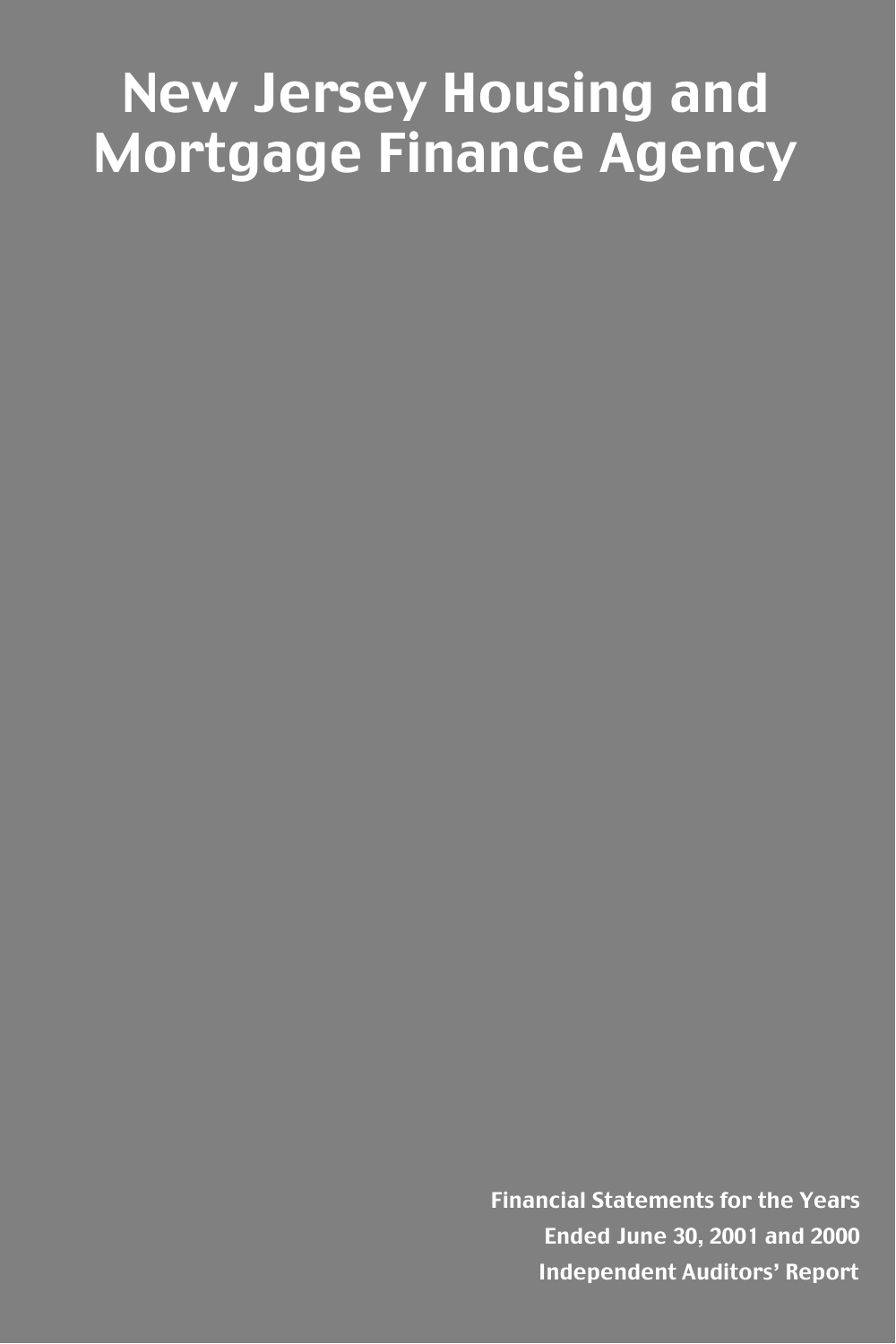# TABLE OF CONTENTS

|                                      | Page           |
|--------------------------------------|----------------|
| <b>Independent Auditors' Report</b>  |                |
| <b>Balance Sheets</b>                | $\overline{2}$ |
| <b>Income Statements</b>             | 3              |
| <b>Statements of Cash Flows</b>      | 4              |
| <b>Notes to Financial Statements</b> | $5 - 22$       |
| Schedules 1-4                        | $23 - 28$      |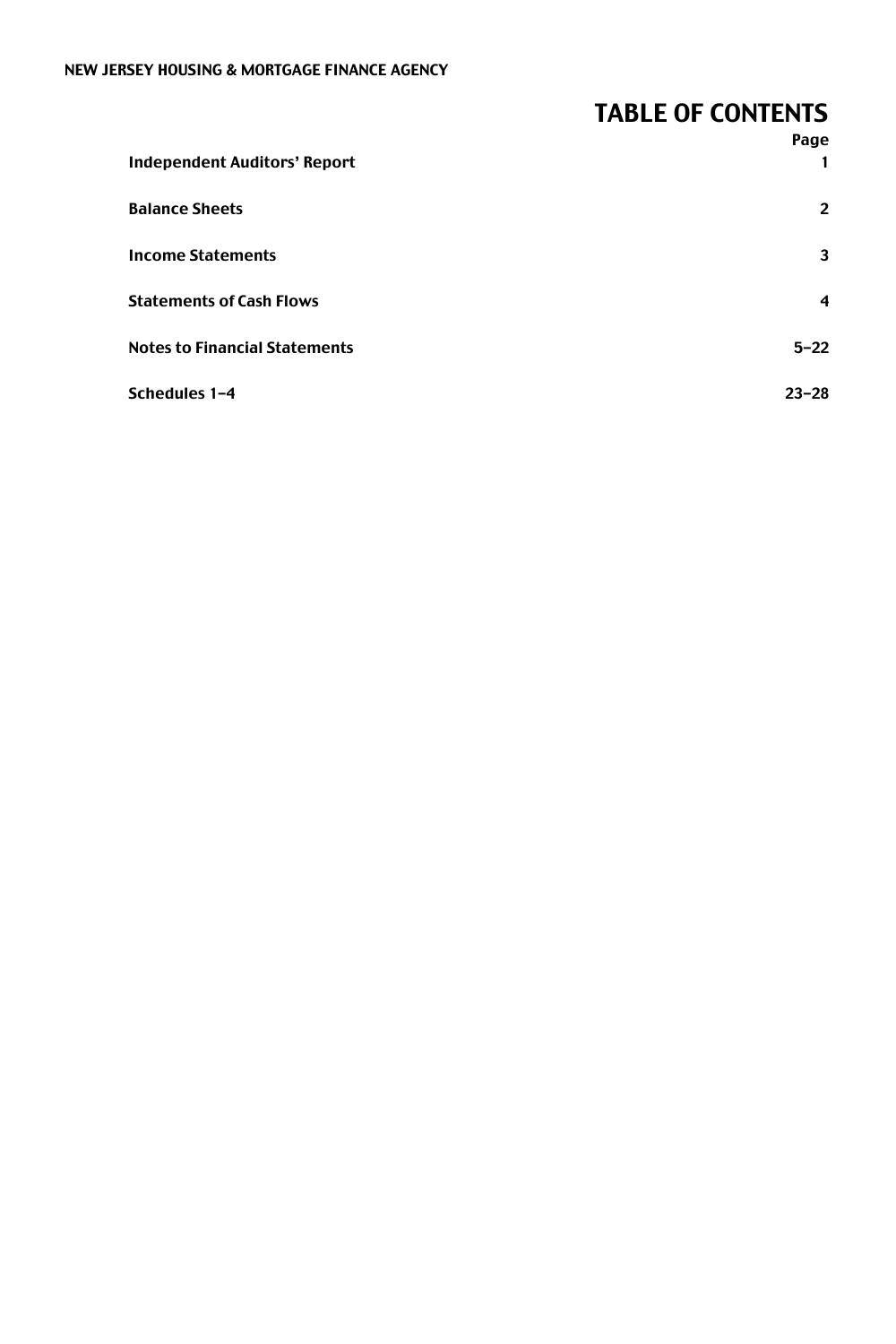Deloitte & Touche LLP Two Hilton Court P.O. Box 319 Parsippany, New Jersey 07054-0319

Tel: (973) 683-7000 Fax: (973) 683-7459 www.us.deloitte.com

# INDEPENDENT AUDITORS' REPORT

# **Deloitte** & Touche

To the Agency Members New Jersey Housing & Mortgage Finance Agency Trenton, New Jersey

We have audited the accompanying balance sheets of the New Jersey Housing & Mortgage Finance Agency, which includes its wholly-owned subsidiaries, (the "Agency"), (a component unit of the State of New Jersey), as of June 30, 2001 and 2000, and the related statements of income and cash flows for the years then ended. These financial statements are the responsibility of the Agency's management. Our responsibility is to express an opinion on these financial statements based on our audits.

We conducted our audits in accordance with auditing standards generally accepted in the United States of America. Those standards require that we plan and perform the audit to obtain reasonable assurance about whether the financial statements are free of material misstatement. An audit includes examining, on a test basis, evidence supporting the amounts and disclosures in the financial statements. An audit also includes assessing the accounting principles used and significant estimates made by management, as well as evaluating the overall financial statement presentation. We believe that our audits provide a reasonable basis for our opinion.

In our opinion, such financial statements present fairly, in all material respects, the financial position of the Agency as of June 30, 2001 and 2000, and the results of its operations and its cash flows for the years then ended in conformity with accounting principles generally accepted in the United States of America.

Our audits were conducted for the purpose of forming an opinion on the financial statements taken as a whole. The supplemental information, which is the responsibility of the Agency's management, presented in Schedules 1 through 4, is presented for purposes of additional analysis and is not a required part of the financial statements. Such information has been subjected to the auditing procedures applied in our audits of the financial statements and, in our opinion, is fairly stated in all material respects when considered in relation to the financial statements taken as a whole.

Delivere & Touche LLP

August 17, 2001

Deloitte Touche Tohmatsu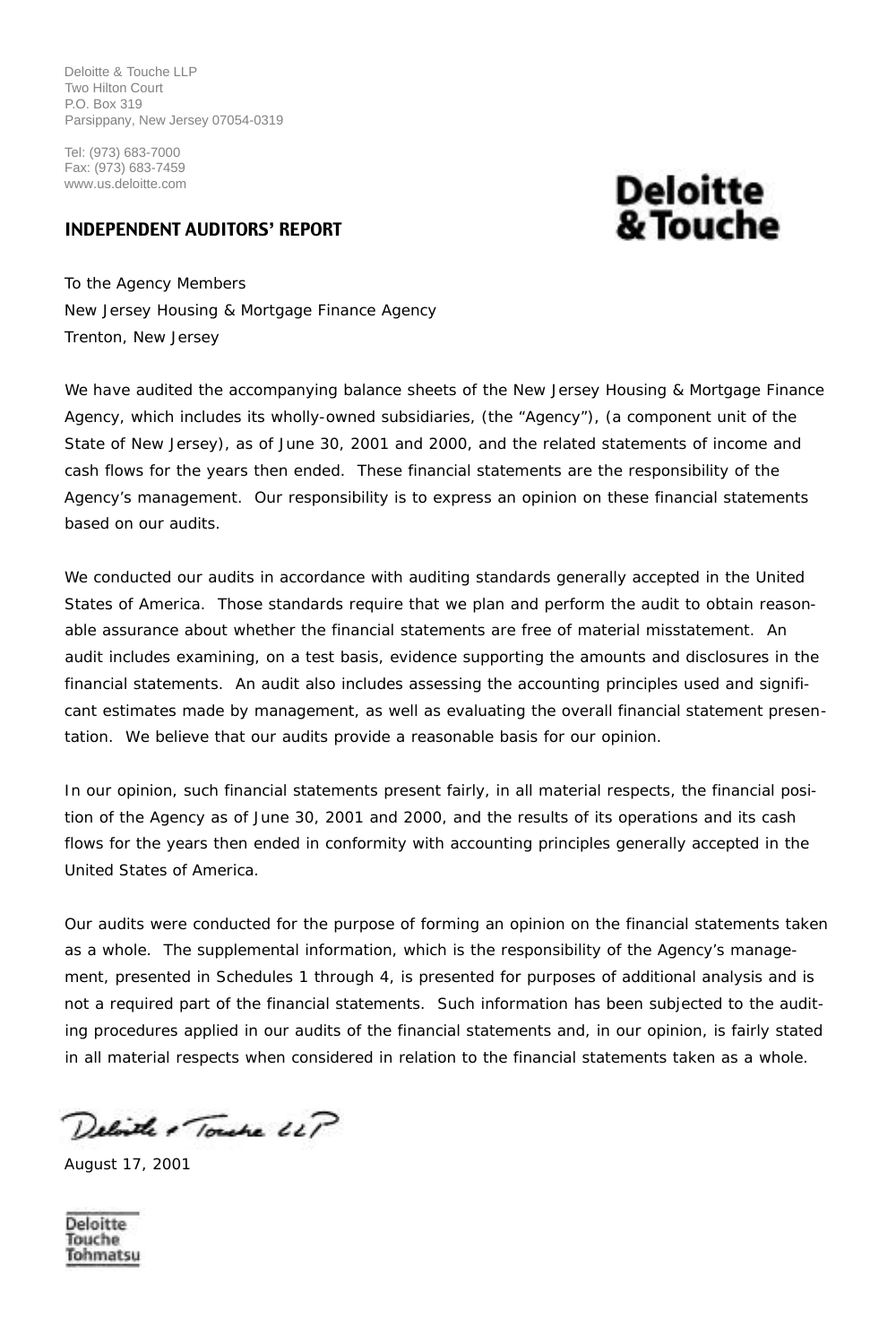#### **BALANCE SHEETS JUNE 30, 2001 AND 2000 (In Thousands)**

|                                                                                     | Single-<br>Family<br>Mortgage<br>Component | <b>Bond and</b><br><b>Obligation Funds</b><br>Multi-<br>Family<br>Housing<br>Component | Administrative<br>Fund | <b>STAR</b><br>Corporation | <b>ABC</b><br>Corporation | 2001<br><b>Total</b>   | 2000<br>Total          |
|-------------------------------------------------------------------------------------|--------------------------------------------|----------------------------------------------------------------------------------------|------------------------|----------------------------|---------------------------|------------------------|------------------------|
| <b>ASSETS</b>                                                                       |                                            |                                                                                        |                        |                            |                           |                        |                        |
| CASH AND CASH EQUIVALENTS - SUBSTANTIALLY<br><b>RESTRICTED</b> (Note 4)             | $\mathbb S$<br>25,676                      | \$<br>92.232                                                                           | \$630,094              | \$<br>1                    | s<br>117                  | $\mathbb S$<br>748,120 | $\mathbb S$<br>686,667 |
| INVESTMENTS - SUBSTANTIALLY RESTRICTED (Note 4)                                     | 347,390                                    | 211,810                                                                                | 24,132                 |                            | ä,                        | 583,332                | 674,296                |
| <b>ESCROW DEPOSITS</b>                                                              |                                            |                                                                                        |                        |                            | 93                        | 93                     | 121                    |
| ACCRUED INTEREST RECEIVABLE ON INVESTMENTS                                          | 5,257                                      | 2,356                                                                                  | 480                    |                            |                           | 8.093                  | 9,662                  |
| CITY OF CAMDEN RCA RECEIVABLE                                                       |                                            |                                                                                        |                        |                            | 45                        | 45                     |                        |
| MORTGAGE LOANS RECEIVABLE - Net (Note 5)                                            | 1,218,071                                  | 1,072,104                                                                              | 63,777                 |                            |                           | 2,353,952              | 2,352,886              |
| DEBT SERVICE ARREARS RECEIVABLE - Net (Note 6)                                      | 6,534                                      | 1,096                                                                                  | 174                    |                            |                           | 7,804                  | 8,451                  |
| INTEREST RECEIVABLE ON CONSTRUCTION ADVANCES<br>AND MORTGAGES                       | ÷.                                         |                                                                                        | 1,675                  |                            |                           | 1,675                  | 1,675                  |
| DUE FROM LOAN SERVICERS AND INSURERS                                                | 4.030                                      |                                                                                        | 9                      |                            |                           | 4.039                  | 4.175                  |
| SUPPLEMENTAL MORTGAGES AND OTHER LOANS - Net<br>(Note 7)                            | ÷.                                         | ×.                                                                                     | 174,989                |                            |                           | 174,989                | 159,009                |
| DEFERRED CHARGES - BOND ISSUANCE COSTS - Net                                        | 9.132                                      | 6,660                                                                                  | 3.428                  |                            |                           | 19.220                 | 20,348                 |
| DEFERRED ECONOMIC LOSS ON DEFEASANCE OF BONDS                                       | ÷.                                         | 11,820                                                                                 | ÷.                     |                            |                           | 11,820                 | 10,772                 |
| <b>REAL ESTATE OWNED</b>                                                            | 3.039                                      |                                                                                        | 254                    |                            |                           | 3.293                  | 3,662                  |
| PROPERTY, PLANT AND EQUIPMENT - Net (Note 8)                                        |                                            | ÷.                                                                                     | 13,531                 | 4,078                      | 983                       | 18,592                 | 19,059                 |
| <b>OTHER ASSETS</b>                                                                 | 360                                        | 283                                                                                    | 1.110                  | 216                        | 976                       | 2,945                  | 3,075                  |
| DUE FROM OTHER FUNDS                                                                | $\bar{a}$                                  |                                                                                        | 16,606                 | $\overline{\phantom{a}}$   |                           | 16,606                 | 14,252                 |
| <b>TOTAL ASSETS</b>                                                                 | \$1,619,489                                | \$1,398,361                                                                            | 930,259<br>s           | \$4,295                    | \$ 2,214                  | S<br>3,954,618         | \$3,968,110            |
| <b>LIABILITIES AND RETAINED EARNINGS</b>                                            |                                            |                                                                                        |                        |                            |                           |                        |                        |
| <b>LIABILITIES:</b>                                                                 |                                            |                                                                                        |                        |                            |                           |                        |                        |
| Bonds and obligations - net (Note 9)                                                | \$1,457,215                                | \$1,206,795                                                                            | \$                     | \$<br>÷.                   | S                         | \$2,664,010            | \$2,755,620            |
| Due to Camden RCA Fund and 1997 Unsafe Building                                     |                                            |                                                                                        |                        |                            |                           |                        |                        |
| <b>Demolition Bond Act</b><br>Accrued interest payable on bonds and obligations     | 20.320                                     | 12,543                                                                                 |                        |                            | 976                       | 976<br>32.863          | 1.233<br>36.364        |
| Advances from the State of New Jersey for bond                                      |                                            |                                                                                        |                        |                            |                           |                        |                        |
| and housing assistance                                                              |                                            | 1.779                                                                                  | 25.473                 |                            |                           | 27.252                 | 27,338                 |
| Minimum escrow requirement                                                          |                                            | 8,730                                                                                  | 642                    |                            |                           | 9,372                  | 8,684                  |
| Funds held in trust for mortgagors (Note 10)<br>Mortgagor escrow deposits (Note 11) |                                            | 8,322<br>7,485                                                                         | 185,732<br>196,838     |                            |                           | 194,054<br>204,323     | 190,142<br>194,691     |
| Subsidy payments received in advance                                                |                                            |                                                                                        | 44,022                 |                            |                           | 44,022                 | 28,315                 |
| Deferred revenues                                                                   |                                            |                                                                                        | 2,324                  |                            |                           | 2,324                  | 2,445                  |
| Other liabilities                                                                   | 2,018                                      | 927                                                                                    | 7,270                  | 942                        |                           | 11,157                 | 9,238                  |
| Due to HUD<br>Due to other funds                                                    | 6,247                                      | 317<br>6,711                                                                           |                        | 3,603                      | 45                        | 317<br>16,606          | 623<br>14.252          |
| <b>Total liabilities</b>                                                            | 1,485,800                                  | 1,253,609                                                                              | 462,301                | 4,545                      | 1,021                     | 3,207,276              | 3,268,945              |
|                                                                                     |                                            |                                                                                        |                        |                            |                           |                        |                        |
| RETAINED EARNINGS (Note 12):<br>Restricted under bond and obligation resolutions    | 133,689                                    | 144,752                                                                                | ÷.                     | ÷,                         | ä,                        | 278,441                | 287,291                |
| Appropriated administrative fund retained earnings                                  |                                            |                                                                                        | 191.528                |                            |                           | 191.528                | 135,375                |
| Administrative fund retained earnings                                               | $\bar{a}$                                  | $\sim$                                                                                 | 276,430                | (250)                      | 1,193                     | 277,373                | 276,499                |
| Total retained earnings                                                             | 133,689                                    | 144,752                                                                                | 467,958                | (250)                      | 1,193                     | 747,342                | 699,165                |
| TOTAL LIABILITIES AND RETAINED EARNINGS                                             | \$1,619,489                                | \$1,398,361                                                                            | \$930,259              | \$4,295                    | \$2,214                   | \$3,954,618            | \$3,968,110            |

See notes to financial statements.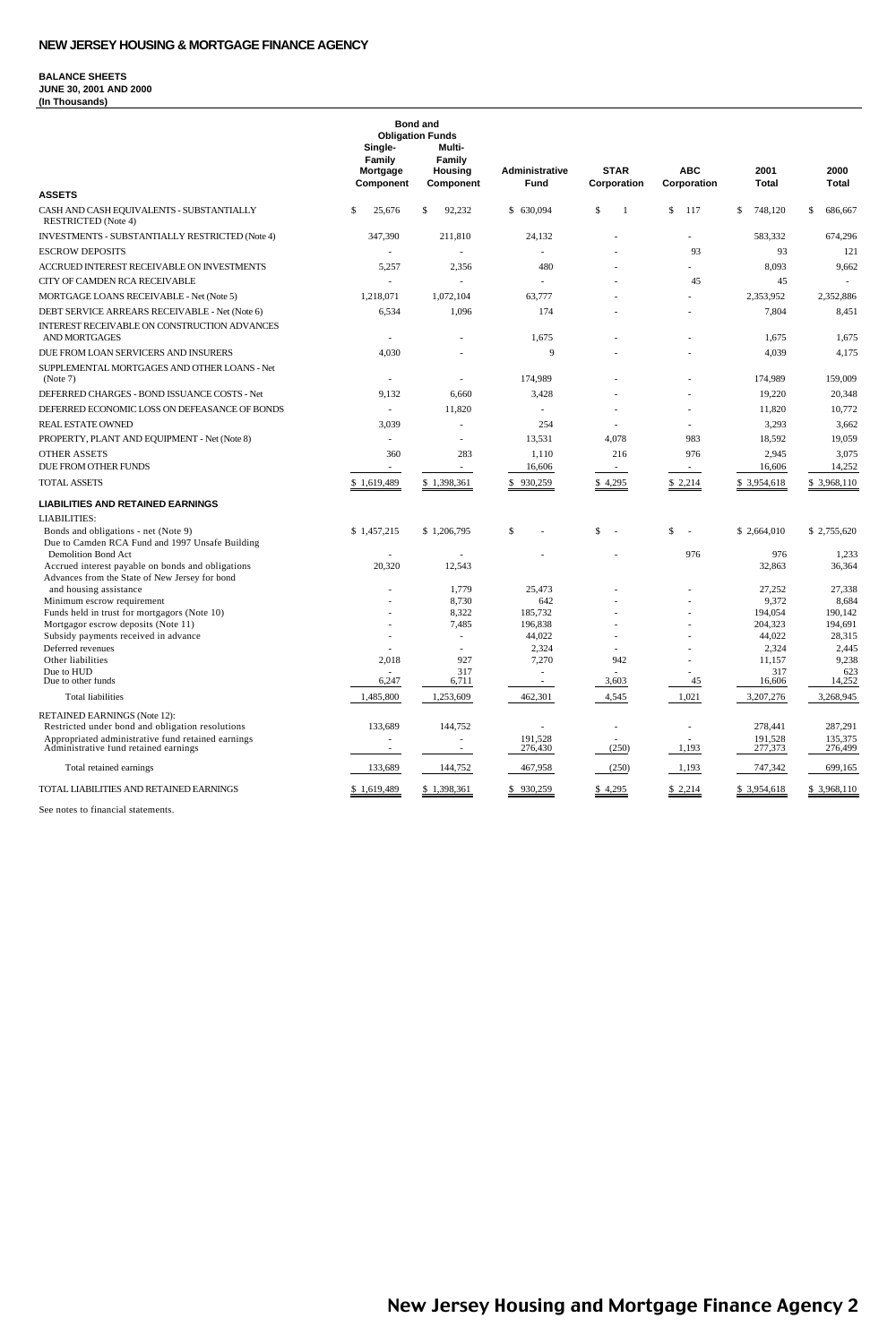#### **INCOME STATEMENTS YEARS ENDED JUNE 30, 2001 AND 2000 (In Thousands)**

|                                                                                           | Single-<br>Family<br>Mortgage<br>Component | <b>Bond and</b><br><b>Obligation Funds</b><br>Multi-<br>Family<br>Housing<br>Component | Adminis-<br>trative<br>Fund | <b>STAR</b><br>Corporation | <b>ABC</b><br>Corporation | 2001<br><b>Total</b>     | 2000<br>Total |
|-------------------------------------------------------------------------------------------|--------------------------------------------|----------------------------------------------------------------------------------------|-----------------------------|----------------------------|---------------------------|--------------------------|---------------|
| <b>OPERATING REVENUES:</b>                                                                |                                            |                                                                                        |                             |                            |                           |                          |               |
| Interest income:                                                                          |                                            |                                                                                        |                             |                            |                           |                          |               |
| Mortgage loans                                                                            | s<br>86,669                                | \$ 81,776                                                                              | \$<br>6,576                 | S.<br>$\sim$               | \$<br>$\sim$              | \$175,021                | \$176,869     |
| Investments                                                                               | 22.686                                     | 22.989                                                                                 | 17,842                      | $\mathbf{r}$               |                           | 63,517                   | 58,828        |
| Total interest income                                                                     | 109,355                                    | 104,765                                                                                | 24,418                      |                            |                           | 238,538                  | 235,697       |
| Equity in earnings of partnership interest                                                |                                            |                                                                                        |                             |                            |                           | $\sim$                   | 632           |
| Fees and charges                                                                          |                                            | 5,908                                                                                  | 8,047                       |                            | ÷                         | 13,955                   | 12,627        |
| Other income - net                                                                        |                                            | 454                                                                                    | 557                         |                            | 467                       | 1,478                    | 5,364         |
| Unrealized (loss) gain in investment securities                                           | $\sim$                                     | 740                                                                                    | 45                          | ٠                          | $\sim$                    | 785                      | (3,881)       |
| Total operating revenues                                                                  | 109,355                                    | 111,867                                                                                | 33,067                      | $\sim$                     | 467                       | 254,756                  | 250,439       |
| <b>OPERATING EXPENSES:</b>                                                                |                                            |                                                                                        |                             |                            |                           |                          |               |
| Interest                                                                                  | 83.235                                     | 81,068                                                                                 | ٠                           |                            |                           | 164,303                  | 169,483       |
| Insurance costs                                                                           | 1.522                                      | 512                                                                                    | 444                         |                            |                           | 2,478                    | 2,458         |
| Servicing fees and other                                                                  | 4.385                                      | 283                                                                                    | 69                          | J.                         |                           | 4.737                    | 4.678         |
| Salaries and related benefits                                                             | 1,741                                      | 5,832                                                                                  | 6.050                       | ż.                         | ÷.                        | 13,623                   | 12,681        |
| Professional services and financing costs                                                 | 234                                        | 739                                                                                    | 908                         |                            |                           | 1.881                    | 1.754         |
| General and administrative expenses                                                       | 1,098                                      | 1,938                                                                                  | 3,483                       | 2,116                      | J.                        | 8,635                    | 5,487         |
| Amortization of economic loss on defeasance of bonds<br>Loss on sale of real estate owned | ÷<br>1,894                                 | 700                                                                                    | $\sim$                      |                            | ÷.                        | 700<br>1,894             | 632<br>1,102  |
| Provision for loan losses (Note 2)                                                        | 786                                        | 3.168                                                                                  | 1.919                       |                            |                           | 5,873                    | 2,753         |
| Transfer of interest of Norman Towers to general partner (Note 2)                         | $\sim$                                     | ÷                                                                                      |                             | ä,                         |                           | $\overline{\phantom{a}}$ | 3.883         |
| Other                                                                                     |                                            |                                                                                        |                             | 454                        | 1,289                     | 1,743                    | 823           |
| Total operating expenses                                                                  | 94,895                                     | 94,240                                                                                 | 12,873                      | 2,570                      | 1,289                     | 205,867                  | 205,734       |
| OPERATING INCOME (LOSS) BEFORE EXTRAORDINARY                                              |                                            |                                                                                        |                             |                            |                           |                          |               |
| <b>ITEM</b>                                                                               | 14,460                                     | 17,627                                                                                 | 20,194                      | (2,570)                    | (822)                     | 48,889                   | 44,705        |
| EXTRAORDINARY ITEM (Note 3):                                                              |                                            |                                                                                        |                             |                            |                           |                          |               |
| Loss on early extinguishment of debt                                                      | 712                                        | $\sim$                                                                                 | ٠                           | $\overline{\phantom{a}}$   | $\overline{\phantom{a}}$  | 712                      | 9,389         |
| Operating income (loss) after extraordinary item and before                               |                                            |                                                                                        |                             |                            |                           |                          |               |
| operating transfers                                                                       | 13.748                                     | 17,627                                                                                 | 20,194                      | (2,570)                    | (822)                     | 48,177                   | 35,316        |
| OPERATING TRANSFERS (TO) FROM OTHER FUNDS                                                 | 295                                        | (40,520)                                                                               | 38,163                      | 997                        | 1,065                     |                          | $\sim$        |
| Net income (loss)                                                                         | 14,043                                     | (22, 893)                                                                              | 58,357                      | (1,573)                    | 243                       | 48,177                   | 35,316        |
| RETAINED EARNINGS, BEGINNING OF YEAR                                                      | 119,646                                    | 167,645                                                                                | 409,601                     | 1,323                      | 950                       | 699,165                  | 663,849       |
| RETAINED EARNINGS, END OF YEAR                                                            | \$133,689                                  | \$144,752                                                                              | \$467,958                   | \$ (250)                   | \$1,193                   | \$747,342                | \$699,165     |

See notes to financial statements.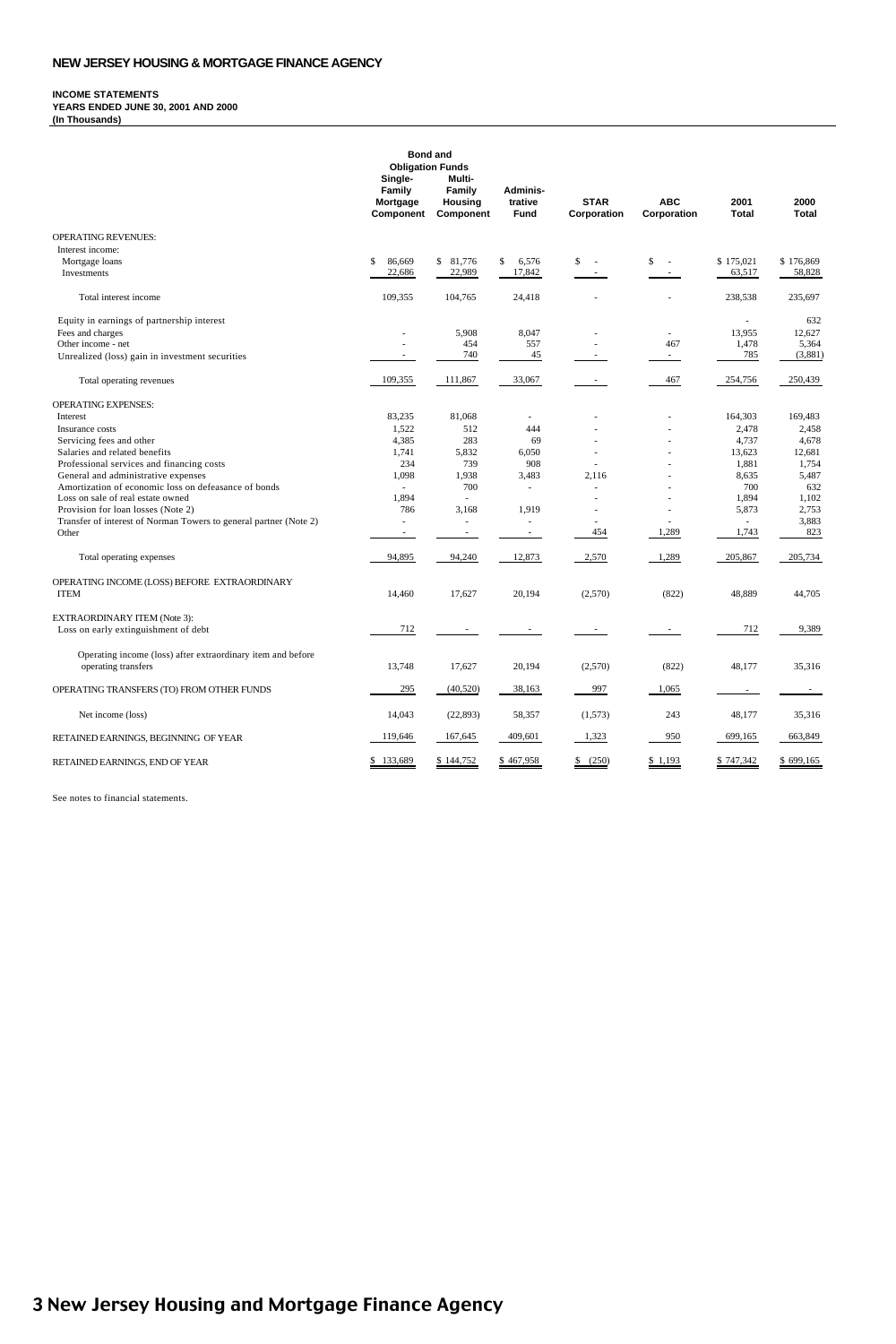#### **STATEMENTS OF CASH FLOWS**

**YEARS ENDED JUNE 30, 2001 AND 2000**

**(In Thousands)**

|                                                                                                                               | Sinale-<br>Family<br>Mortgage | <b>Bond and</b><br><b>Obligation Funds</b><br>Multi-<br>Family<br>Housing<br>Component Component | Adminis-<br>trative<br>Fund | <b>STAR</b><br><b>Corporation Corporation</b> | <b>ABC</b> | 2001<br>Total    | 2000<br>Total      |
|-------------------------------------------------------------------------------------------------------------------------------|-------------------------------|--------------------------------------------------------------------------------------------------|-----------------------------|-----------------------------------------------|------------|------------------|--------------------|
| CASH FLOWS FROM OPERATING ACTIVITIES:                                                                                         | \$<br>14,460                  | \$17,627                                                                                         | \$<br>20,194                | \$<br>(2,569)                                 | S<br>(822) | \$<br>48.890     | S.<br>44,705       |
| Operating income (loss) before extraordinary item<br>Adjustments to reconcile operating income (loss) to net cash provided by |                               |                                                                                                  |                             |                                               |            |                  |                    |
| operating activities:                                                                                                         |                               |                                                                                                  |                             |                                               |            |                  |                    |
| Provision for loan losses                                                                                                     | 786                           | 3,168                                                                                            | $\bar{a}$                   | ä,                                            |            | 3,954            | 2,753              |
| Amortization of economic loss on defeasance of bonds<br>Depreciation expense                                                  |                               | 700<br>$\overline{\phantom{a}}$                                                                  | 1.280                       | 2.117                                         |            | 700<br>3.397     | 632<br>1,277       |
| Equity in earnings of partnership interest                                                                                    |                               |                                                                                                  |                             |                                               |            |                  | (632)              |
| Net (increase) decrease in loans                                                                                              | 30,567                        | (26, 725)                                                                                        | (24, 195)                   |                                               |            | (20, 353)        | (52, 787)          |
| Decrease (increase) in accrued interest receivable on investments                                                             | (640)                         | 2,215                                                                                            | (6)                         |                                               |            | 1,569            | (1, 355)           |
| Decrease (increase) in due from loan servicers and insurers                                                                   | 105                           |                                                                                                  | 31                          |                                               |            | 136              | (485)              |
| Decrease in deferred charges bond issuance cost - net<br>Increase in economic loss on defeasance of bonds                     | (20)<br>$\equiv$              | 409                                                                                              | 739<br>$\sim$               |                                               |            | 1.128<br>(1,748) | 10,779             |
| Decrease in fees and charges                                                                                                  |                               | (1,748)                                                                                          |                             |                                               |            |                  | 14                 |
| Disposal of real estate                                                                                                       | 310                           |                                                                                                  | 59                          |                                               |            | 369              | 179                |
| Increase in due to Norman Towers                                                                                              |                               |                                                                                                  |                             |                                               |            |                  | 2,724              |
| Decrease in due to Norman Towers                                                                                              |                               |                                                                                                  |                             |                                               |            |                  | (2, 724)           |
| Decrease (increase) in other assets                                                                                           | 22                            | (104)                                                                                            | 91                          | (136)                                         | 213        | 86               | (1,064)            |
| (Increase) decrease in due to/due from other funds<br>Decrease in advance from the State of New Jersey                        | 423                           | 1,887                                                                                            | (2, 354)                    |                                               | 44         |                  | $\sim$             |
| for bond and housing assistance                                                                                               |                               | ä,                                                                                               | (86)                        |                                               |            | (86)             | (3,599)            |
| (Decrease) increase in minimum escrow requirement                                                                             |                               | 502                                                                                              | 186                         |                                               |            | 688              | 133                |
| Increase (decrease) in funds held in trust for mortgagors                                                                     |                               | 158                                                                                              | 3,754                       |                                               |            | 3,912            | 40,895             |
| Decrease in escrow deposits                                                                                                   |                               |                                                                                                  |                             |                                               | 28         | 28               | 63                 |
| Increase in mortgagor escrow deposits<br>Decrease in subsidy payments received in advance                                     |                               | 250                                                                                              | 9,382<br>15,707             |                                               |            | 9,632<br>15,707  | 11,342<br>(4, 148) |
| Decrease in deferred revenue                                                                                                  |                               |                                                                                                  | (121)                       |                                               |            | (121)            | (1,698)            |
| (Decrease) increase in other liabilities                                                                                      | 652                           | (221)                                                                                            | 1,386                       | 107                                           | (264)      | 1,660            | 676                |
| (Decrease) increase in accrued interest payable on bonds                                                                      | (380)                         | (3, 121)                                                                                         |                             |                                               |            | (3,501)          | 4,243              |
| Operating transfers (to) from other funds                                                                                     | 295                           | (40, 520)                                                                                        | 38,163                      | 997                                           | 1,065      | $\sim$           | $\sim$             |
| Net cash provided by operating activities                                                                                     | 46,580                        | (45, 523)                                                                                        | 64,210                      | 516                                           | 264        | 66,047           | 51,923             |
| CASH FLOWS FROM NONCAPITAL FINANCING ACTIVITIES:                                                                              |                               |                                                                                                  |                             |                                               |            |                  |                    |
| Proceeds from the sale of bonds and obligations                                                                               | 150,000                       | 125,132                                                                                          |                             |                                               |            | 275,132          | 427,770            |
| Retirement of bonds and obligations                                                                                           | (170, 710)                    | (196, 032)                                                                                       |                             | ÷.                                            |            | (366, 742)       | (371, 478)         |
| Loss on early extinguishment of debt                                                                                          | (712)                         |                                                                                                  |                             | ä,<br>÷.                                      |            | (712)            | (9, 389)           |
| (Decrease) increase in due to HUD<br>Interest paid on bonds                                                                   |                               | (306)                                                                                            |                             |                                               |            | (306)            | 623                |
|                                                                                                                               |                               |                                                                                                  |                             |                                               |            |                  |                    |
| Net cash used in noncapital financing activities                                                                              | (21, 422)                     | (71, 206)                                                                                        |                             |                                               |            | (92, 628)        | 47,526             |
| CASH FLOWS FROM CAPITAL AND RELATED FINANCING ACTIVITIE                                                                       |                               |                                                                                                  |                             |                                               |            |                  |                    |
| Additions to property, plant and equipment                                                                                    |                               | ä,                                                                                               | (2,229)                     | (536)                                         | (1, 172)   | (3,937)          | (2,518)            |
| Proceeds from insurance from stolen capital assets                                                                            |                               |                                                                                                  | 6                           |                                               |            | 6                |                    |
| Proceeds from disposal of land                                                                                                |                               |                                                                                                  |                             |                                               | 1,007      | 1,007            |                    |
| Net cash used in capital and related financing activities                                                                     |                               |                                                                                                  | (2,223)                     | (536)                                         | (165)      | (2,924)          | (2, 518)           |
| CASH FLOWS FROM INVESTING ACTIVITIES:                                                                                         |                               |                                                                                                  |                             |                                               |            |                  |                    |
| Purchases of investments                                                                                                      | (467, 132)                    | (301, 650)                                                                                       | (500)                       |                                               |            | (769, 282)       | (927, 490)         |
| Sales/maturities of investments                                                                                               | 425,923                       | 434,554                                                                                          |                             |                                               |            | 860,477          | 893,135            |
| Interest on investments                                                                                                       |                               |                                                                                                  |                             |                                               |            |                  |                    |
| Market value adjustment/premium discount                                                                                      |                               | (151)                                                                                            | (86)                        |                                               |            | (237)            | 4,162              |
| Proceeds from partnership interest                                                                                            |                               |                                                                                                  |                             |                                               |            |                  | 3,883              |
| Net cash provided by (used in) investing activities                                                                           | (41,209)                      | 132,753                                                                                          | (586)                       |                                               |            | 90,958           | (26,310)           |
| NET INCREASE (DECREASE) IN CASH AND CASH EQUIVALENTS                                                                          | (16,051)                      | 16,024                                                                                           | 61,401                      | (20)                                          | 99         | 61,453           | 70,621             |
| CASH AND CASH EQUIVALENTS, BEGINNING OF YEAR                                                                                  | 41,727                        | 76,208                                                                                           | 568,693                     | 21                                            | 18         | 686,667          | 616,046            |
| CASH AND CASH EQUIVALENTS, END OF YEAR                                                                                        | \$<br>25,676                  | \$<br>92,232                                                                                     | \$630,094                   | s<br>$\mathbf{1}$                             | 117        | \$748,120        | \$686,667          |

See notes to financial statements.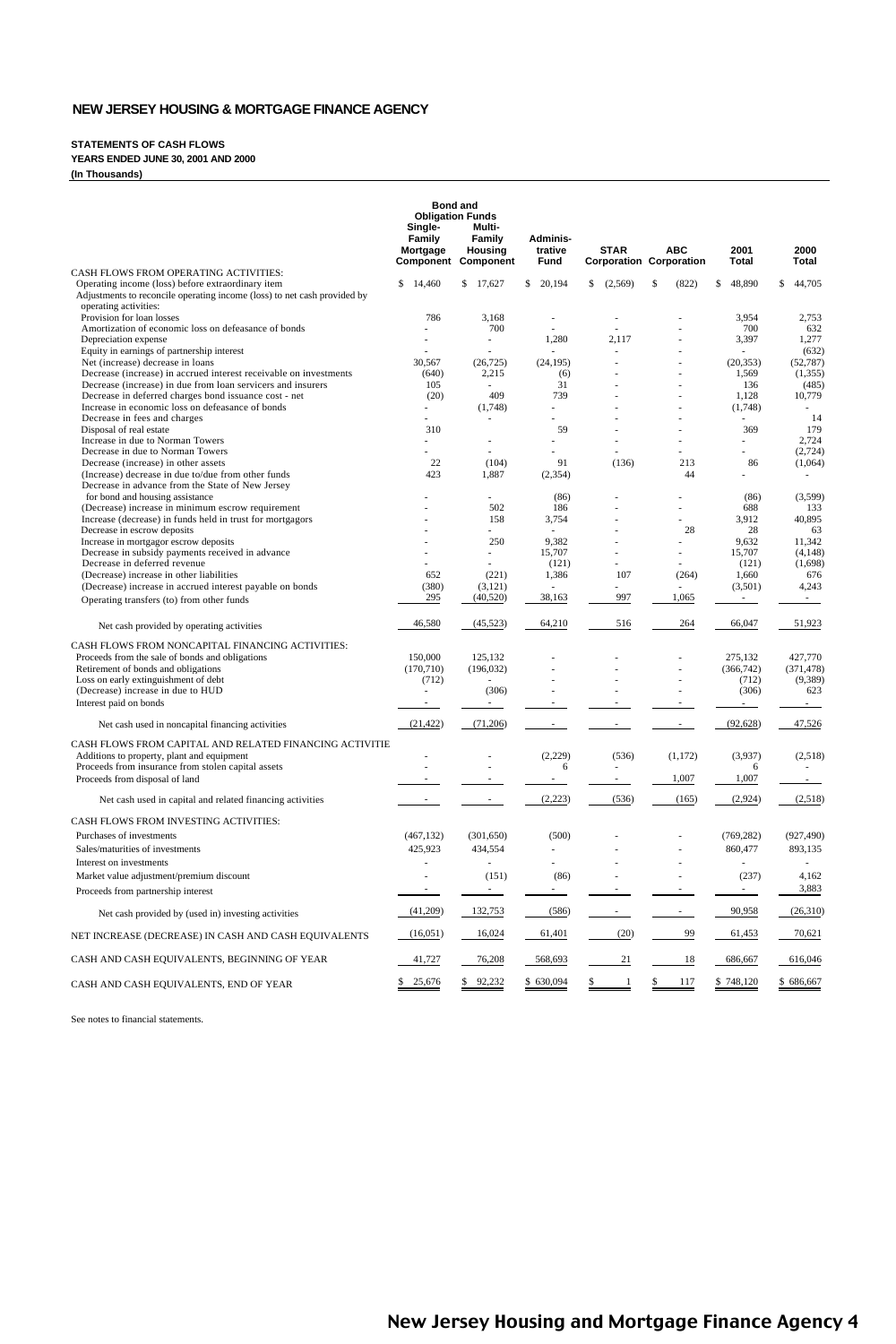# NEW JERSEY HOUSING & MORTGAGE FINANCE AGENCY NOTES TO FINANCIAL STATEMENTS YEARS ENDED JUNE 30, 2001 AND 2000 (Dollar Amounts in Thousands)

# 1. DESCRIPTION OF THE AGENCY

Authorizing Legislation and Organization - The New Jersey Housing & Mortgage Finance Agency (the "Agency"), which is established in, but not part of, the Department of Community Affairs, is a body, corporate and politic, created by the New Jersey Housing & Mortgage Finance Agency Law of 1983, constituting Chapter 530, Laws of New Jersey, 1983 (the "Act"), which combined the New Jersey Housing Finance Agency and the New Jersey Mortgage Finance Agency into a single agency. The Agency is considered to be a component unit of the State of New Jersey and, as such, is a nontaxable entity.

The initial legislation and subsequent amendment grant the Agency the power to obtain funds through bond sales and to use the proceeds to finance the construction and rehabilitation of housing projects for families of low and moderate income by providing mortgage loans to qualified housing sponsors or to increase the funds available for residential mortgage and rehabilitation or improvement loans. In addition, the Agency is authorized to make loans to boarding home operators for life safety improvements.

The Agency is governed by nine members: the Commissioner of the Department of Community Affairs who serves as Chair, the State Treasurer, the Attorney General, the Commissioner of Banking and Insurance, and the Commissioner of the Department of Human Services who are members of the New Jersey Housing & Mortgage Finance Agency ex officio, and four persons appointed by the Governor with the advice and consent of the State Senate for terms of three years.

Certain bonds and other obligations issued under the provisions of the Act are general obligations of the Agency to which its full faith and credit are pledged. Certain mortgages issued from the proceeds of Multi-Family Housing Revenue Bonds are insured by the Federal Housing Administration and one of these issues is Government National Mortgage Association ("GNMA") backed. The Agency has no taxing power, however, certain bonds issued are separately secured, special and limited obligations of the Agency. See Note 9 to the financial statements for a more detailed discussion of the Agency's bonds, notes and obligations.

On April 29, 1996, the Board Members of the Agency approved the formation of a wholly-owned subsidiary corporation, the STAR Corporation ("STAR"). The Board of Trustees and the officers of STAR are Agency employees. The Agency Board has authorized STAR to act as interim owner of certain multi-family projects including Amity Village I and II and Phase II of the Scattered Site AIDS Program.

On April 17, 1997, the Board Members of the Agency approved the formation of a wholly-owned subsidiary corporation, the ABC Corporation ("ABC"). The Corporation shall have a Board of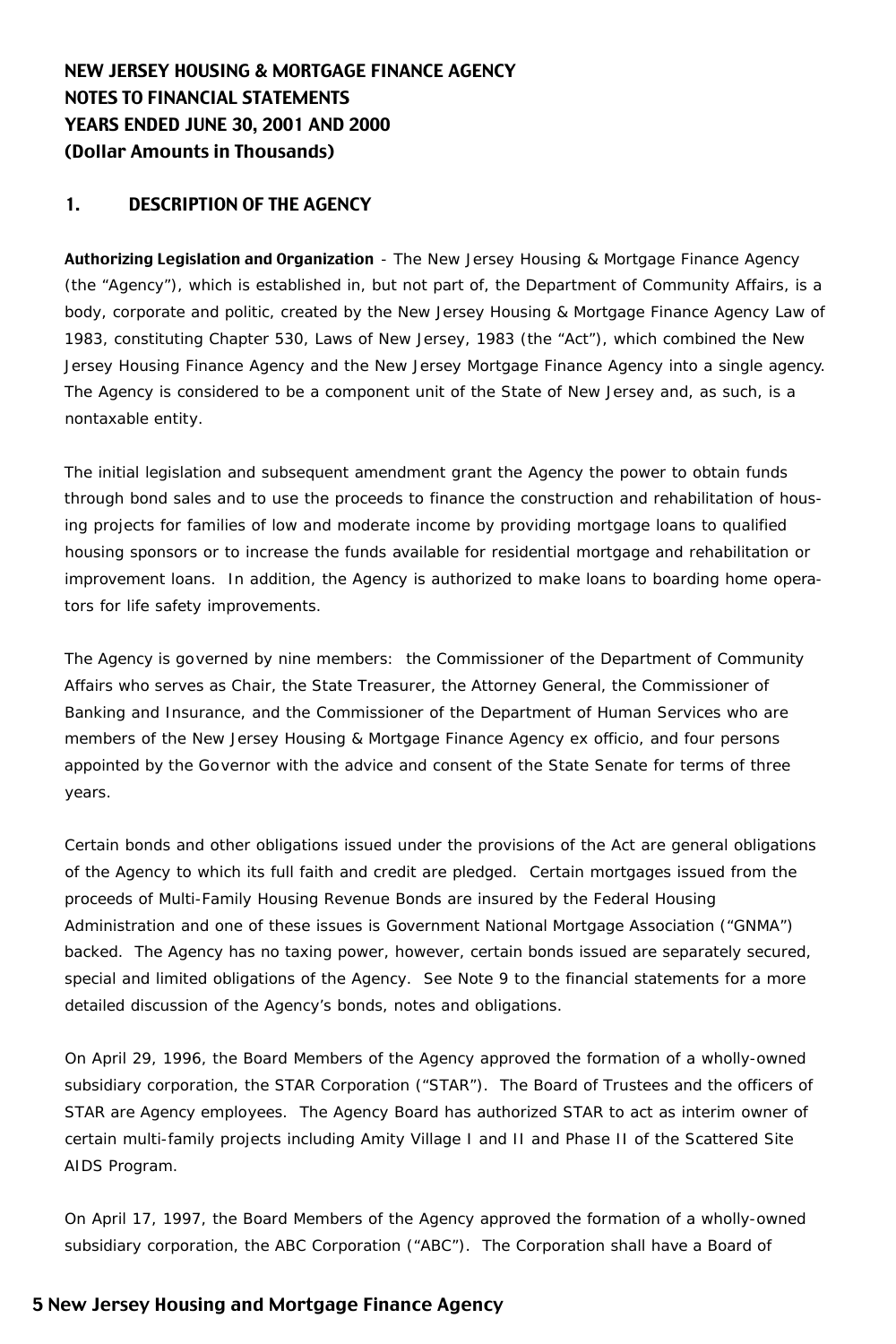Directors comprised of not less than four and not more than seven Directors. The Board may consist of four State Directors and three Camden Directors as follows: The Commissioner of the New Jersey Department of Community Affairs, ex officio, or his or her designee; the Executive Director of the Agency, ex officio, or his or her designee; two employees of the Agency appointed by, and serving at the pleasure of the Executive Director of the Agency; the Mayor of the City of Camden, ex officio, or his or her designee; the Executive Director of the Camden Redevelopment Agency, ex officio, or his or her designee; and one resident of Camden appointed by a majority of the other directors to serve for a term of two years.

Federal Subsidy Programs - Many of the Agency-financed Multi-Family Housing projects (the "projects") have entered into subsidy contracts with the U.S. Department of Housing and Urban Development ("HUD") under Section 236 of the National Housing Act, as amended, or under Section 8 of the United States Housing act of 1937, as amended (Note 5). The subsidies, paid to the Agency for the account of the respective projects, have been pledged, under the terms of the bond resolutions, for the security of the bondholders.

The Section 8 program provides for payment of housing assistance payments to or for the account of the owners of projects assisted under such program. The housing assistance payments represent the difference between the total contract rents (an average of 141% of fair market rents as determined by HUD) for such developments and the eligible tenants' rental payments, which are up to 30% of each such tenant's adjusted income. The housing assistance payments, as adjusted from time to time by HUD to reflect changing economic conditions and subject to the limitations of the Section 8 program, together with the tenants' rental payments, are used to pay all operating costs of the project and debt service on the project's mortgage.

The Section 8 Housing Assistance Payments ("HAP") received by the projects amounted to approximately \$192,264 and \$171,195 for the years ended June 30, 2001 and 2000, respectively.

The Section 236 program provides for interest reductions on mortgages of projects assisted under the program. HUD subsidizes the difference between the actual amortization schedule on the mortgages and an amortization schedule based upon a 1% interest rate. Several Section 236 projects also receive additional rental assistance for eligible tenants. The payments represent the difference between contract rent (as defined above) and the tenants' eligible rental payments.

The Section 236 Interest Reduction Payments ("IRP") received by the Agency amounted to approximately \$18,053 for the years ended June 30, 2001 and 2000.

# 2. SUMMARY OF SIGNIFICANT ACCOUNTING POLICIES

Description of Funds - Pursuant to the Agency's bond and obligation resolutions (the bond resolutions), separate funds have been established to record all transactions relating to each of the bond resolutions. Within each fund there are accounts required by the respective bond resolutions.

Assets under the respective bond resolutions are restricted and are not available for any other purpose other than as provided.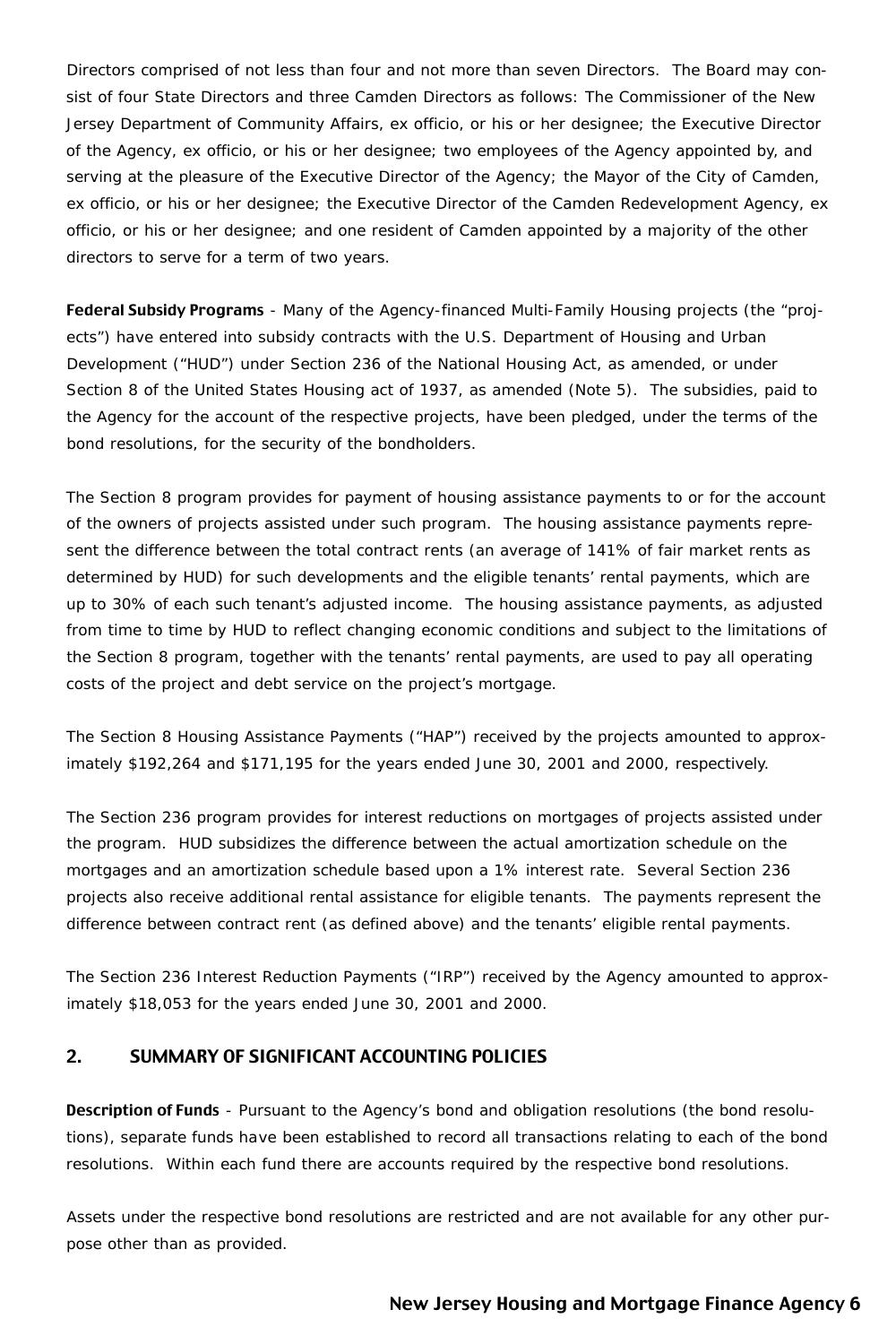The Agency has established an Administrative Fund which is used to record transactions which are not directly related to a specific bond resolution.

The financial statements include the accounts of the Agency, STAR and ABC. All significant intercompany accounts and transactions have been eliminated.

Reporting Entity - The GASB establishes the criteria used in determining which organizations should be included in the Agency's financial statements. Generally accepted accounting principles require the inclusion of the transactions of government organizations for which the Agency is financially accountable.

The extent of financial accountability is based upon several criteria including: appointment of a voting majority, imposition of will, financial benefit to or burden on a primary government and financial accountability as a result of fiscal dependency.

The Agency is a component unit included in the State of New Jersey's comprehensive annual financial report.

Cash Equivalents - Cash equivalents include amounts held in the State of New Jersey Cash Management Fund which include obligations of banking institutions of which a substantial portion are either secured by investments in governmental obligations or are FDIC insured. Cash equivalents are considered highly liquid investments with a maturity of three months or less when purchased and include short-term highly liquid money market funds, overnight repurchase agreements and amounts held in a tax free cash management fund, all of which are readily convertible to known amounts of cash.

Investments - Investments are accounted for in accordance with GASB Statement No. 31, Accounting and Financial Reporting for Certain Investments and External Investment Pools. Therefore, United States Government and Agency securities are reported at market value.

Interest in Partnership - During 1996, the Agency received 17 limited partnership interests in the Norman Towers Development, which represents a 49% ownership interest. These interests were subsequently transferred to the STAR Corporation were being held as an asset. The general partner of the Norman Towers limited partnership had the ability to repurchase the limited partnership interests for \$2,272. Both the terms of the repurchase and of the interest transfer are a matter of public record and can be obtained at STAR with adequate notice.

During April 2000, the general partners of Norman Towers exercised the option to repurchase the 17 limited partnership interests from the Agency for approximately \$2,724. The total repurchase price was comprised of a \$133.7 principal cost and a \$26.6 interest cost per partnership interest. Pursuant to the agreement between Norman Towers and the Agency, "all monies paid by the general partners to the Agency or its assignee upon exercise the option were immediately remitted by the Agency to the project." The general partner used residual receipts generated from the prepayment of its Agency financed mortgage to repurchase the 17 limited partnership interests.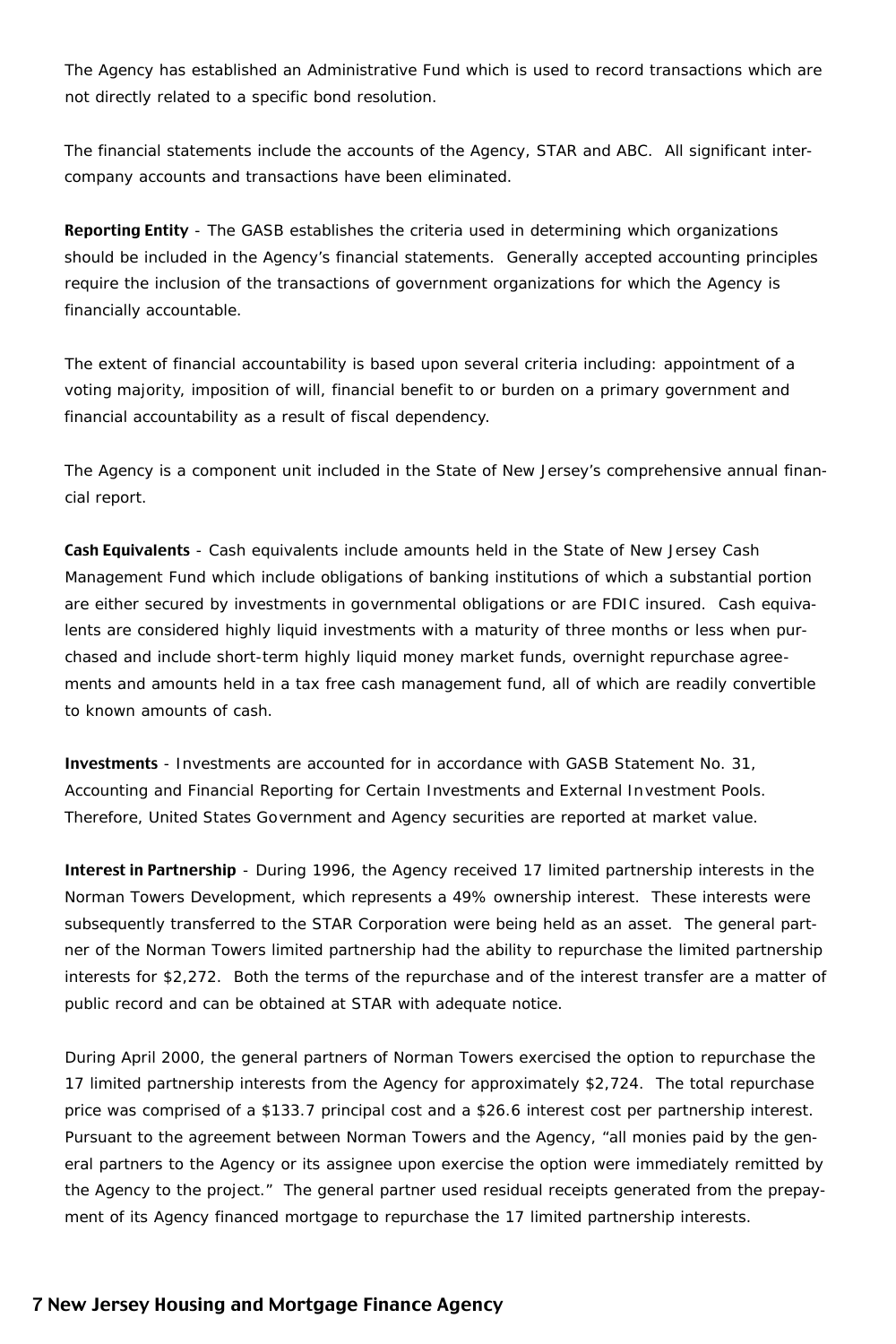Therefore, at the prepayment mortgage closing (April 2000) the STAR Corporation simultaneously reimbursed the Norman Towers limited partnership for the \$2,724 purchase price.

Upon completion of the transfer of interest to Norman Towers, STAR eliminated their investment in Norman Towers for the year ended June 30, 2000.

STAR's interest in Norman Towers was accounted for under the equity method. During the year ended June 30, 2000, STAR recognized income of \$632 relating to this equity interest and received distributions of \$57.

Property, Plant and Equipment and Related Depreciation - Property, plant and equipment are stated at cost. Depreciation and amortization are provided using the straight-line method over the estimated useful lives of the assets.

Expenditures for maintenance and repairs are charged to operating expenses. Renewals and betterments are capitalized. At the time properties are retired or otherwise disposed of, their cost and related accumulated depreciation are eliminated from the accounts and the gains or losses from such disposals are credited or charged to operations.

Funds and Deposits Held for Projects - Certain funds and deposits are held by the Administrative Fund of the Agency for projects in interest-bearing accounts. Such interest accrues to the benefit of the projects and is not recorded as Agency revenue.

Operations - Fees and charges income in the Multi-Family Housing Component includes an annual servicing fee on the mortgages which generally range from zero to 0.65 of 1% of the original mortgage. These fees are amortized into income over the lives of the loans by the use of a method that approximates the level yield method, accrued as due monthly.

The Housing Finance Fund requirements receivable represents fees and charges due, but not collected, from projects originally funded under the Multi-Family General Housing Loan Bonds. The fees and charges are due over the life of the bonds to fund the Housing Finance Fund requirements related to these bond resolutions. The housing finance fees past due have been recorded as receivables with revenues offset by reserves until they are collected.

Interest expense on the bonds and obligations include amortization of bond discount and premium using the effective interest method.

The Agency periodically reviews its mortgage loans receivable, debt service arrears receivables, supplemental mortgages and other loans and provides for possible losses. Loans are considered delinquent when principal and interest payments are 30 days past due.

Mortgage Loans - Mortgage loans are stated at principal amounts outstanding, net of unearned discount. Interest income on first mortgage loans is accrued and credited to interest income as earned. Loan origination costs and commitment fees are deferred and recognized over the life of the mortgage loan as an adjustment to the loan's yield. The Agency is involved in foreclosure pro-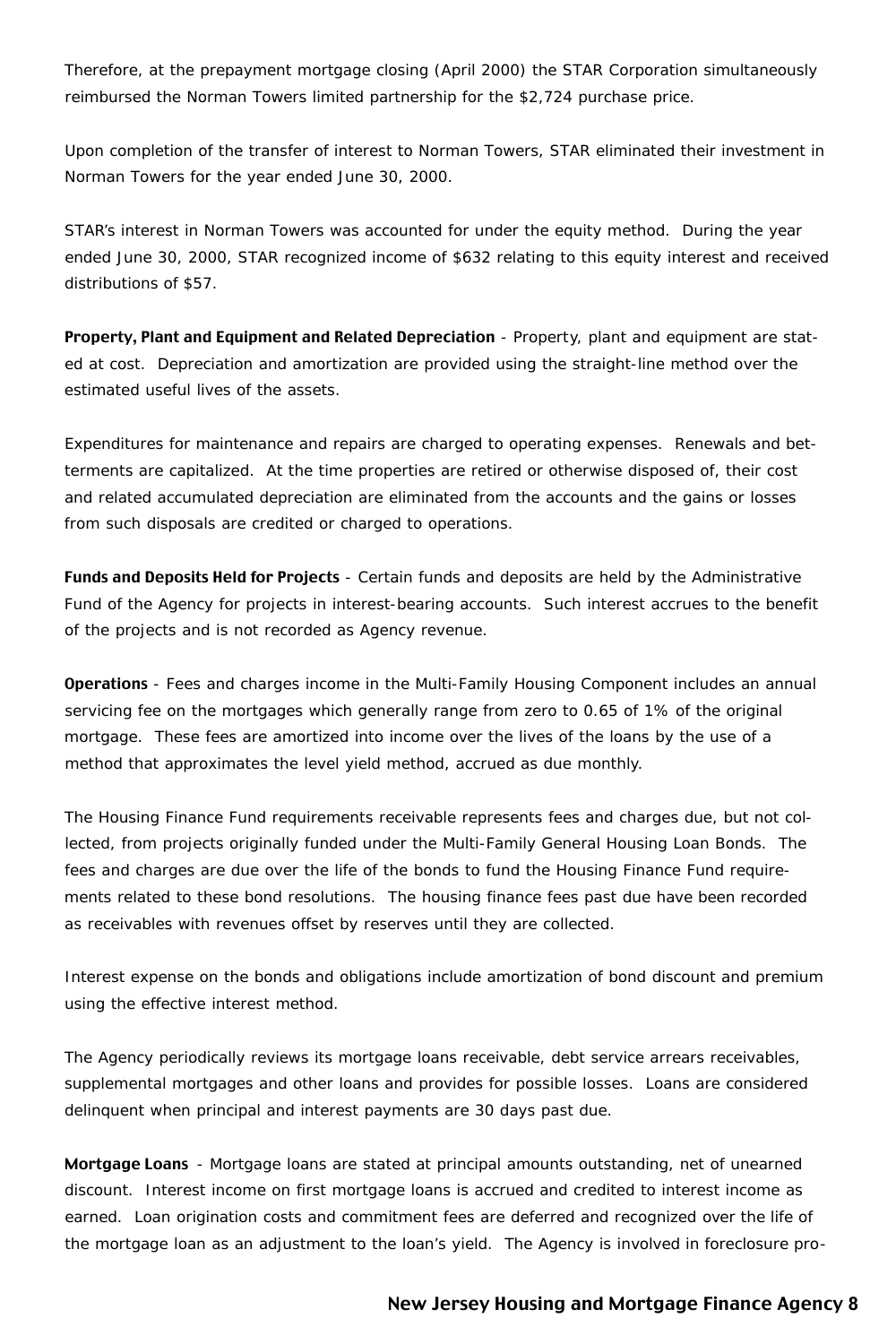ceedings relating to both single and multi-family mortgages. For single-family mortgages, the Agency allows its outside servicers to represent them in Agency-approved foreclosure proceedings. The Agency enacts foreclosure proceedings against Multi-Family loans at the direction of its executive director with the approval of the Agency's Board. The Agency is the first lienholder for all supplemental mortgages. Interest income on supplemental mortgages is not accrued, but is credited to income as collected.

Allowance for Loan Losses - Certain projects have not generated sufficient cash flow to meet both operating expenses and debt service payments as a result of delays in attaining full occupancy levels, rising operating costs, or a combination thereof. The Agency has developed programs designed to provide adequate cash flow for these projects by obtaining additional rental assistance subsidies from HUD, rent increases, additional contributions by limited-dividend sponsors, the State of New Jersey Bond and Housing Assistance Funds and the Agency's Administrative Fund. The Agency has provided allowances for loan losses aggregating \$134,420 and \$122,723 as of June 30, 2001 and 2000, respectively, against mortgage loans receivable, debt service arrears receivable, supplemental mortgages, other loans, and fees and charges including provision for negative cash flows and cost overruns for these projects. The allowance is an amount that management believes will be adequate to absorb possible losses on existing loans that may become uncollectible, based on evaluations of the collectibility of the loans. The evaluations take into consideration such factors as changes in the nature and volume of the loan portfolio, overall portfolio quality, review of specific problem loans and current economic conditions that may affect the borrowers' ability to pay. Economic conditions may result in the necessity to change the allowance quickly in order to react to deteriorating financial conditions of the Agency's borrowers. As a result, additional provisions on existing loans may be required in the future if borrowers' financial conditions deteriorate or if real estate values decline.

Advances from the State of New Jersey for Bond and Housing Assistance - Pursuant to the provi sions of agreements with the State of New Jersey Department of Community Affairs, the Agency has received funds from the 1968 and 1976 State of New Jersey General Obligation Bond Assistance Funds. These funds have been pledged as security for the bonds of certain bond resolutions and to provide supplemental financing to certain housing projects (Note 7).

Advances from the State of New Jersey for Affordable Housing - Pursuant to the provisions of an agreement with the State of New Jersey Department of Community Affairs, the Agency has received funds to facilitate the building of low income projects. Outstanding project commitments amounted to \$2,875 and \$3,081 as of June 30, 2001 and 2000, respectively.

Minimum Escrow Requirement - In accordance with the bond resolutions and/or deed and regulatory agreements, substantially all permanently financed projects are required to deposit with the Agency one month's principal and interest on their mortgage loans as security against the late payment of subsequent remittances.

New Accounting Pronouncements - During 1999, the Governmental Accounting Standards Board issued Statement No. 34, Basic Financial Statement - and Management's Discussion and Analysis for State and Local Governments ("GASB 34"). GASB 34 is effective for financial statements for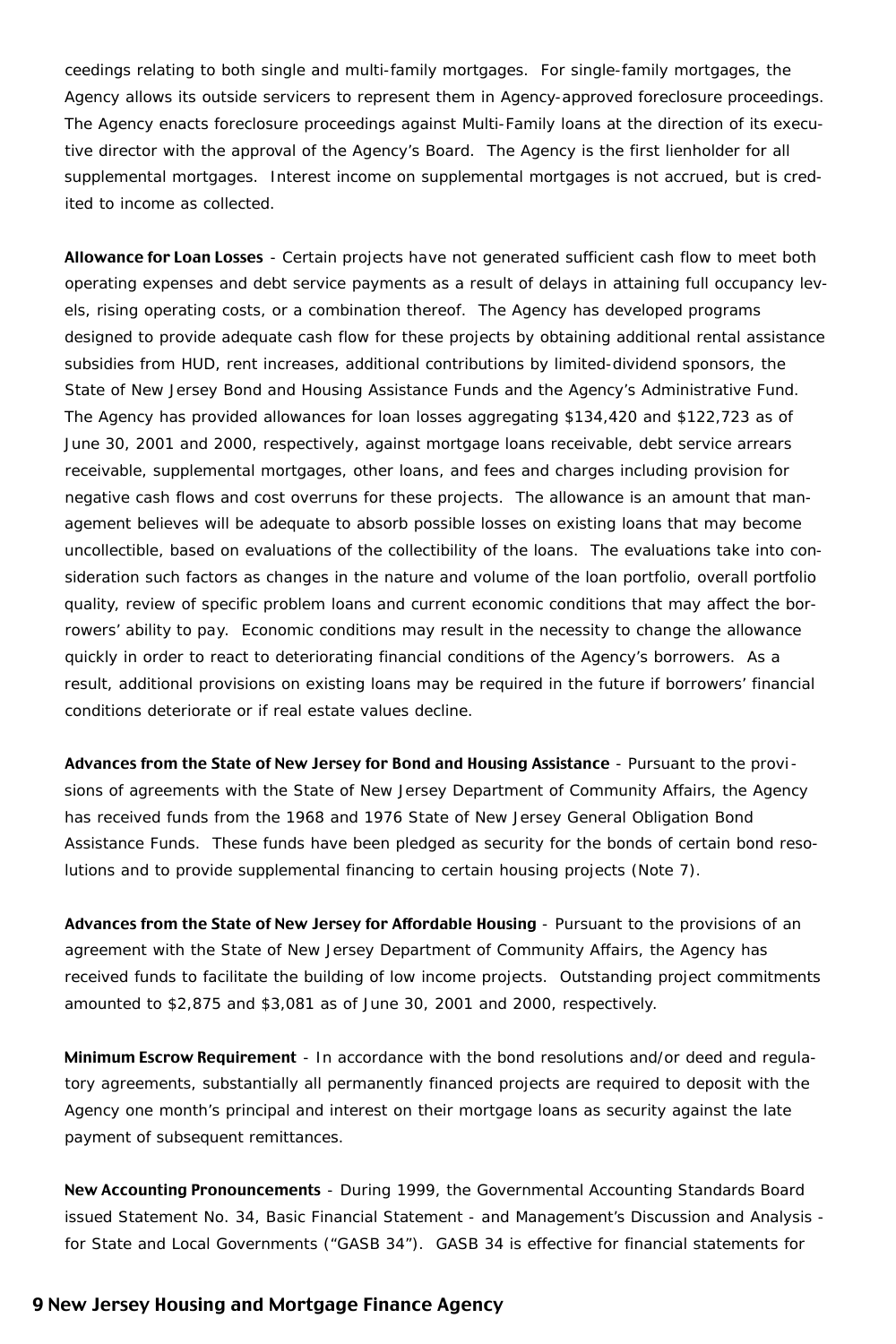periods beginning after June 15, 2001. The Agency has not completed the process of evaluating the impact on the financial statements of adopting GASB 34.

Reclassifications - The 2000 financial statements contain the reclassification of certain amounts which have been made in order to conform to the classifications used in 2001.

Use of Estimates - The preparation of financial statements in conformity with generally accepted accounting principles requires management to make estimates and assumptions that affect the reported amounts of assets and liabilities and disclosure of contingent assets and liabilities at the date of the financial statements and the reported amounts of revenues and expenses during the reporting period. Actual results could differ from those estimates.

## 3. EXTRAORDINARY ITEM

During the years ended June 30, 2001 and 2000, the Agency repurchased or redeemed, prior to their scheduled maturity, the principal amount of certain of its bonds, totaling approximately \$288,735 and \$299,775, respectively. Net losses of \$712 and \$9,389 for the years ended June 30, 2001 and 2000, respectively, on early extinguishment of debt have been recorded as an extraordinary item. These losses arise as a result of immediate recognition of deferred bond issuance costs, bond discounts that would have been amortized over the life of the applicable bond issues had they not been retired, and call premiums as required by the board resolutions.

#### 4. CASH, CASH EQUIVALENTS AND INVESTMENTS

Cash, cash equivalents and investments are substantially restricted under the terms of the bond resolutions primarily for the payment of bond principal and interest expense and the funding of mortgage loans. Substantially, all the cash in the Multi-Family and Single-Family Mortgage Component consists of amounts related to payments for mortgages and those amounts are maintained in interest-bearing accounts until invested in accordance with the terms of the Multi-Family and Single-Family resolutions. The Multi-Family and Single-Family resolutions limit investments to obligations of the U.S. Government or its agencies, investments in certain certificates of deposit of commercial banks which are members of the Federal Reserve System, investments in the State of New Jersey Cash Management Fund (permitted under substantially all resolutions adopted starting in 1979), investment agreements and direct and general obligations of any State which meet the minimum requirements of the resolution. The Administrative Fund holds investments of a similar nature as those of the Multi-Family and Single-Family components as approved by the Agency's Board.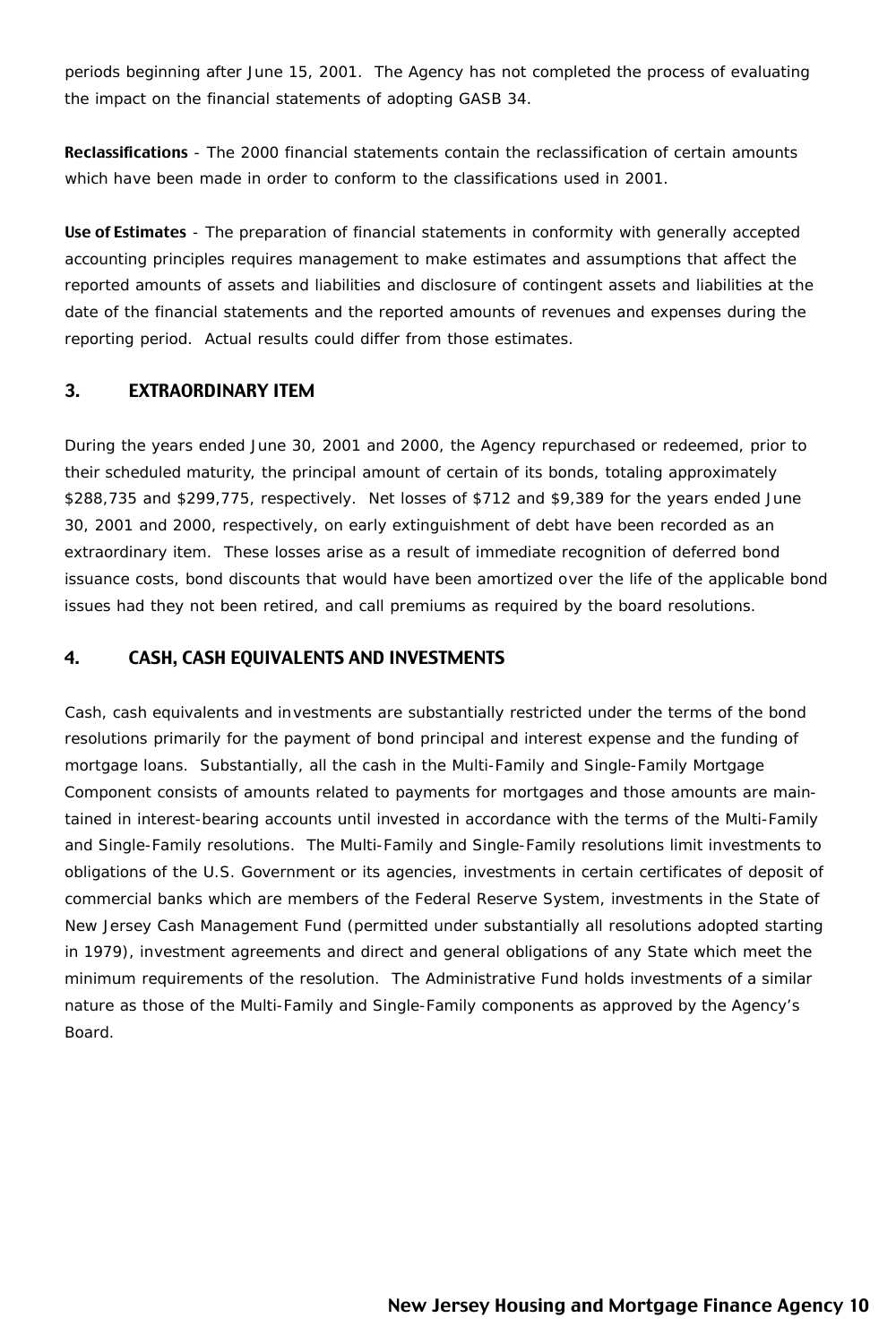Cash and Cash Equivalents - The carrying amounts and the bank balances of the Agency's cash deposits as of June 30, 2001 and 2000 were as follows:

|                          |                    | 2001                   |                           |                        |
|--------------------------|--------------------|------------------------|---------------------------|------------------------|
|                          | Carrying<br>Amount | Bank<br><b>Balance</b> | Carrying<br><b>Amount</b> | Bank<br><b>Balance</b> |
| Single-family component: |                    |                        |                           |                        |
| Insured                  | \$204              | \$<br>253              | \$207                     | \$<br>251              |
| Collateralized           | 4,632              | 4,632                  | 3,791                     | 3,791                  |
| Uncollateralized         | 1,969              | 1,969                  | 173                       | 173                    |
| Multi-family component:  |                    |                        |                           |                        |
| Uninsured                | 335                | 335                    | 805                       | 805                    |
| Administrative fund:     |                    |                        |                           |                        |
| Insured                  | 175                | 600                    | 365                       | 419                    |
| Uncollateralized         | 360                | 19,932                 | 1,285                     | 16,830                 |
| STAR:                    |                    |                        |                           |                        |
| Insured                  | 1                  | 1                      | 21                        | 21                     |
| $ABC$ :                  |                    |                        |                           |                        |
| <b>Insured</b>           | 100                | 100                    | 18                        | 58                     |
| Uncollateralized         | 17                 | 192                    |                           |                        |
|                          | \$7,793            | \$28,014               | \$6,665                   | \$22,348               |

New Jersey Cash Management Fund - The State of New Jersey Cash Management Fund is managed by the State of New Jersey, Division of Investments under the Department of the Treasury. The Fund consists of U.S. Treasury obligations, government agency obligations, certificates of deposit and commercial paper.

Amounts invested in the New Jersey Cash Management Fund as of June 30, 2001 and 2000 are as follows:

|                         | 2001      | 2000      |
|-------------------------|-----------|-----------|
| Single-family component | \$18.871  | \$37,556  |
| Multi-family component  | 91.897    | 75.403    |
| Administrative fund     | 567.191   | 506,463   |
|                         | \$677,959 | \$619.422 |

In addition, as of June 30, 2001 and 2000, the Administrative Fund has \$62,368 and \$60,580, respectively, invested in a tax-free cash management fund. This is a commingled fund consisting generally of short-term New Jersey municipal money market instruments.

Investments - The Agency's investments have been categorized to give an indication of the level of risk assumed by the Agency. Category 1 includes investments that are insured or registered or for which the securities are held by the Agency or trustee in the Agency's name. Category 2 includes uninsured and unregistered investments for which the securities are held by the trustee's trust department or agency. Category 3 includes uninsured and unregistered investments for which the securities are held by the trustee or by its trust department or agent, but not in the Agency's name. The Agency Administrative Fund is authorized to use a variety of investments. The Bond and Obligation funds are confined to those investments allowed by the applicable bond documents which have been approved by the Agency's Board.

Investments held as of June 30, 2001 have been categorized as follows: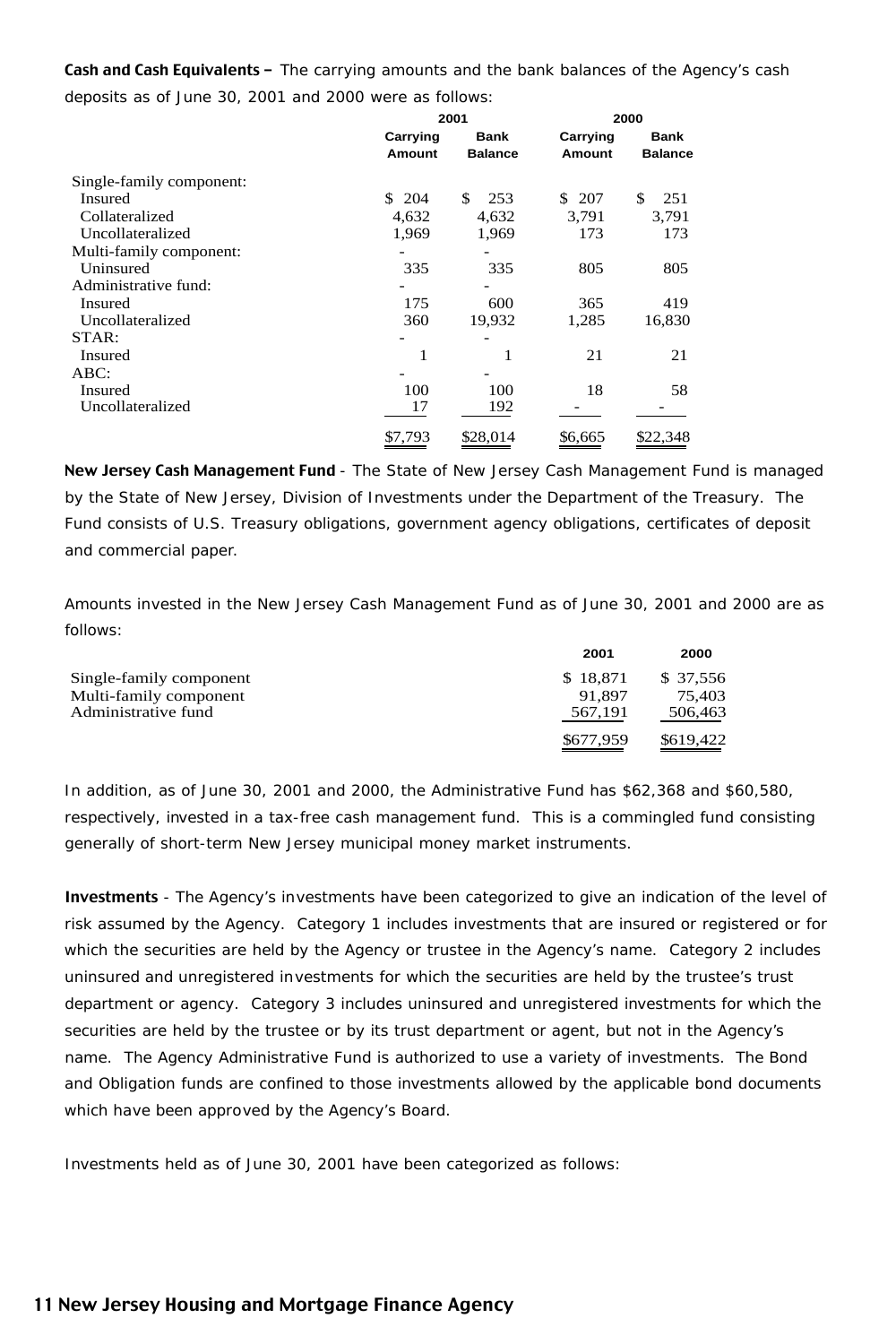#### **Single-family Component**

|                       |                   | Category                 | Par       | <b>Market</b> |           |
|-----------------------|-------------------|--------------------------|-----------|---------------|-----------|
|                       |                   |                          |           | Value         | Value     |
| Investment agreements | \$ -              | $\overline{\phantom{a}}$ | \$293.565 | \$293.565     | \$293,565 |
| Repurchase agreements | $\qquad \qquad =$ | 53,825                   | -         | 53,825        | 53,825    |
|                       | $s -$             | \$53,825                 | \$293.565 | \$347,390     | \$347.390 |

#### **Multi-family Component**

|                                               |                          | Category | Par       | <b>Market</b> |           |
|-----------------------------------------------|--------------------------|----------|-----------|---------------|-----------|
|                                               |                          | 2        | 3         | Value         | Value     |
| Investment agreements                         | $\overline{\phantom{0}}$ | \$32,949 | \$85,798  | \$118,747     | \$118,747 |
| Repurchase agreements<br>U. S. Government and |                          | 37,621   |           | 37.621        | 37,621    |
| Agency securities                             | -                        |          | 52,275    | 52,275        | 55,442    |
|                                               |                          | \$70,570 | \$138,073 | \$208,643     | \$211,810 |

#### **Administrative Component**

|                                               |                                 | Category      | Par          | <b>Market</b> |             |
|-----------------------------------------------|---------------------------------|---------------|--------------|---------------|-------------|
|                                               |                                 | $\mathbf{2}$  | 3            | Value         | Value       |
| Investment agreements<br>U. S. Government and | \$.<br>$\overline{\phantom{a}}$ | \$.<br>$\sim$ | 8.218<br>SS. | \$8.218       | 8.218<br>S. |
| Agency securities                             | ۰                               |               | 18.020       | 18,020        | 15,214      |
| Other                                         | 200                             |               | 500          | 700           | 700         |
|                                               | 200                             | S.            | \$26,738     | \$26,938      | \$24,132    |

Investments held as of June 30, 2000 have been categorized as follows:

#### **Single-family Component**

|                       |                          | Category | Par       | <b>Market</b> |           |
|-----------------------|--------------------------|----------|-----------|---------------|-----------|
|                       |                          | 2        |           | Value         | Value     |
| Investment agreements | $\qquad \qquad$          |          | \$220,601 | \$220,601     | \$220,601 |
| Repurchase agreements |                          | 85,580   |           | 85.580        | 85,580    |
|                       | $\overline{\phantom{a}}$ | \$85,580 | \$220,601 | \$306,181     | \$306,181 |

#### **Multi-family Component**

|                       |                | Category |           | Par       | <b>Market</b> |  |
|-----------------------|----------------|----------|-----------|-----------|---------------|--|
|                       |                | 2        | 3         | Value     | Value         |  |
| Investment agreements | $\overline{a}$ | \$61,737 |           | \$61,737  | \$61,737      |  |
| Repurchase agreements | ۰              | 28.173   | 159,360   | 187,533   | 187,533       |  |
| U. S. Government and  |                |          |           |           |               |  |
| Agency securities     | -              |          | 91,800    | 91,800    | 95,293        |  |
|                       | ۰              | \$89,910 | \$251,160 | \$341,070 | \$344,563     |  |

#### **Administrative Component**

|                                               |                          | Category                       | Par          | <b>Market</b> |              |
|-----------------------------------------------|--------------------------|--------------------------------|--------------|---------------|--------------|
|                                               |                          | $\mathbf{2}$                   | 3            | Value         | Value        |
| Investment agreements<br>U. S. Government and | $S -$                    | \$<br>$\overline{\phantom{a}}$ | 8.218<br>\$. | 8.218<br>\$.  | 8.218<br>\$. |
| Agency securities                             | $\overline{\phantom{a}}$ |                                | 18.028       | 18,028        | 15,134       |
| Other                                         | 200                      | -                              |              | <b>200</b>    | <b>200</b>   |
|                                               | \$ 200                   | \$                             | \$26,246     | \$26,446      | \$23,552     |

In connection with certain bond resolutions, investment agreements are entered into by the Trustees, at the Agency's instruction, whereby funds are invested with certain financial institutions. Under certain circumstances, collateralization of the funds may or may not be required or may or may not be provided.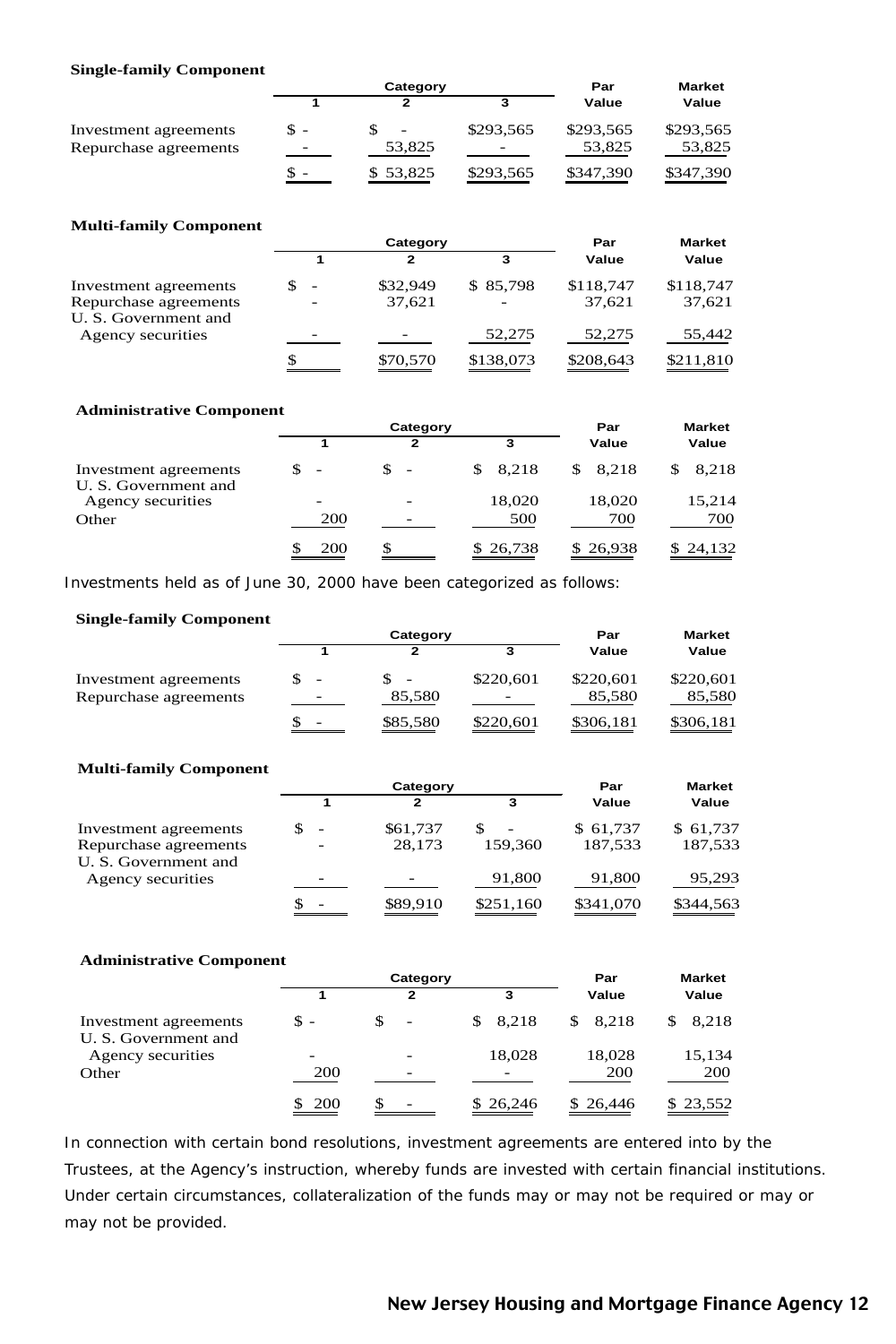The Agency also purchases U.S. Government securities from certain financial institutions under agreements whereby the seller has agreed to repurchase the securities at cost plus accrued interest. During the year ended June 30, 2001, the maximum amount invested in repurchase agreements by the Agency was \$40,185. All repurchase agreements were invested overnight and uncollateralized.

Pursuant to most bond resolutions, the Agency is required to maintain certain invested debt service reserves with the Trustees to fund potential deficiencies in principal and interest required to be paid in succeeding fiscal years. These debt service reserve investments for the Multi-Family Component (funded by bond proceeds) are included in the cash equivalents and investment balances above and aggregate approximately \$87,939 and \$109,368, respectively (market value) as of June 30, 2001 and 2000, respectively. The debt service reserve for many of the Multi-Family issues is called the Housing Finance Fund or account. The debt service reserve investments for the Single-Family Component (funded by bond proceeds) are included above and aggregate approximately \$26,426 and \$35,115, respectively, as of June 30, 2001 and 2000. In addition to the above investments, the debt service reserves may be satisfied with a Surety Bond issued by a qualified insurer. The Multi-Family component had \$49,759 and \$39,931 and the Single-Family component had \$46,435 and \$41,526 of Surety Bonds outstanding as of June 30, 2001 and 2000, respectively.

#### 5. MORTGAGE LOANS RECEIVABLE

Single-Family Mortgage Component - Mortgage loans held by the Single-Family Mortgage Component of the Agency have stated interest rates and are secured by first liens on the related real property. The outstanding balances by type of loan as of June 30, 2001 and 2000 are as follows:

|                              | 2001        | 2000        |
|------------------------------|-------------|-------------|
| Mortgage loans receivable    | \$1,229,819 | \$1,260,603 |
| Unearned discounts - net     | (411)       | (473)       |
| Loan origination costs - net | 14,787      | 15,040      |
| Commitment fees - net        | (14, 447)   | (15,731)    |
| Allowance for loan losses    | (11,677)    | (10, 555)   |
|                              | \$1,218,071 | \$1,248,884 |

Multi-Family Housing Component - The Multi-Family Housing mortgage loans receivable as of June 30, 2001 and 2000 consisted of the following:

|                                                                                                                | 2001          | 2000          |
|----------------------------------------------------------------------------------------------------------------|---------------|---------------|
| Mortgage loans subject to subsidy contracts under                                                              |               |               |
| Section 8 of the United States Housing Act                                                                     | 464.419<br>S. | 496,080<br>S. |
| Mortgage loans subject to subsidy contracts under                                                              |               |               |
| Section 236 of the National Housing Act                                                                        | 249,897       | 254,347       |
| Unsubsidized mortgage loans                                                                                    | 363,996       | 289.931       |
| Government National Mortgage Association, 9.95% and 9.5%,<br>maturity November 15, 2020 and November 15, 2027, |               |               |
| respectively                                                                                                   | 5,208         | 5,251         |
|                                                                                                                | 1.083.520     | 1.045.609     |
| Allowance for loan losses                                                                                      | (20,002)      | (40,097)      |
| Construction advances (undisbursed)                                                                            | 8,586         | 42,980        |
|                                                                                                                | \$1,072,104   | \$1,048,492   |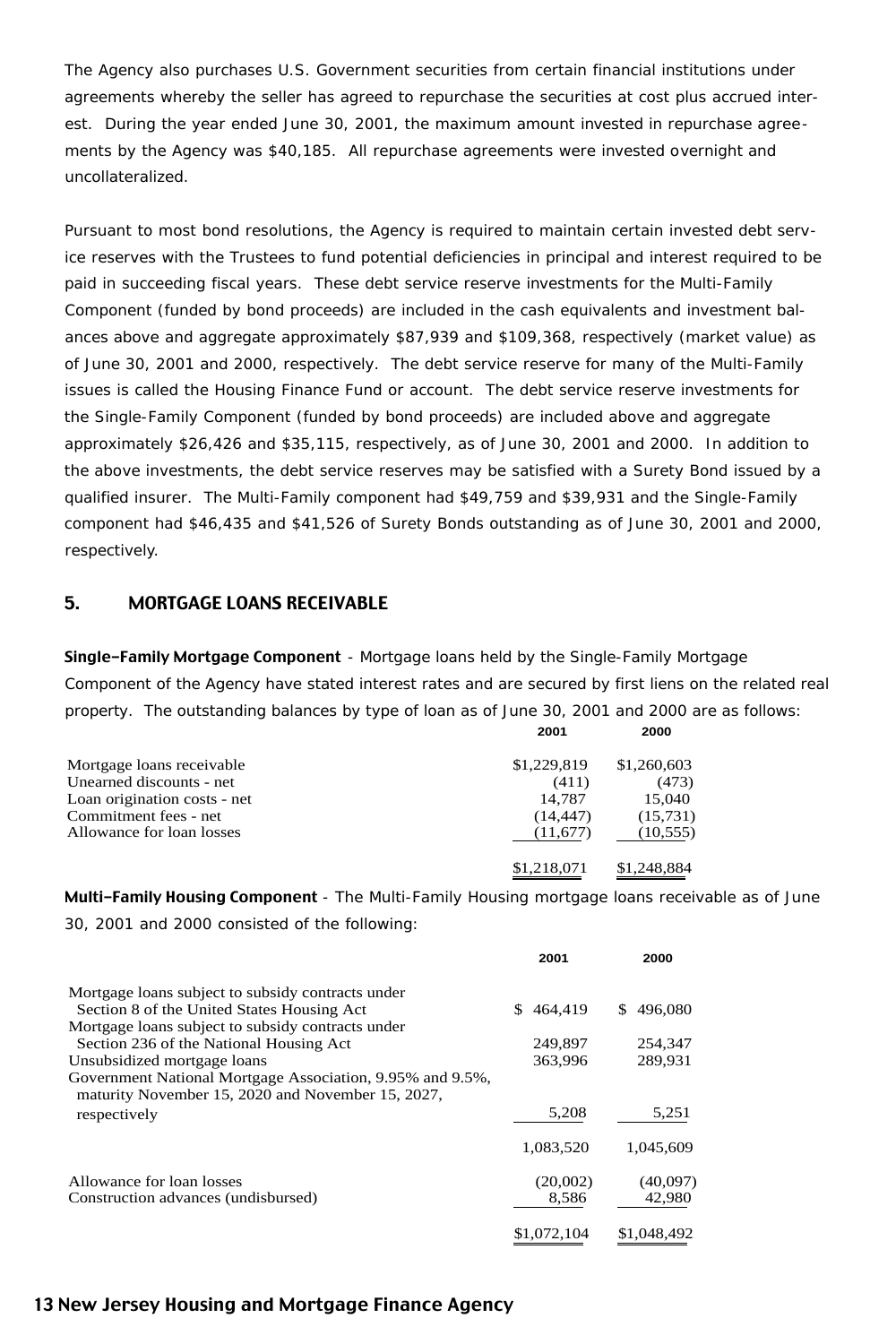Administrative Component - The Administrative mortgage loans receivable as of June 30, 2001 and 2000 consisted of the following:

|                                                   | 2001     | 2000     |
|---------------------------------------------------|----------|----------|
| Mortgage loans subject to subsidy contracts under |          |          |
| Section 8 of the United States Housing Act        | \$13,841 | \$7,825  |
| Mortgage loans subject to subsidy contracts under |          |          |
| Section 236 of the National Housing Act           | 12,022   | 12,145   |
| Unsubsidized mortgage loans                       | 38,015   | 35,641   |
| Unearned discounts - net                          | (211)    | (241)    |
| Unearned premiums - net                           | 3        |          |
| Loan origination costs - net                      | 193      | 239      |
| Allowance for loan losses                         | (86)     | (103)    |
| Mortgage receivable - net                         | \$63,777 | \$55,510 |

These mortgage loans are repayable over terms originally up to 48 years and bear interest at rates from 0% to 13.25% per annum. Substantially all mortgage loans receivable are collateralized by first mortgages on the property of the housing sponsors and contain exculpatory clauses with respect to the liability of the principals of such housing sponsors.

Construction advances made from the proceeds of the sale of bonds and obligations are recorded as mortgage loans receivable. These funds are disbursed for construction costs, interest, carrying fees, working capital advances and other project-related expenses. Upon substantial completion and occupancy of the project, amortization of the loan will commence.

# 6. DEBT SERVICE ARREARS RECEIVABLE

Debt service arrears consist of mortgage principal, interest payments and fees in arrears on permanently financed loans, net of the allowance for loan losses as described in Note 2. The debt service arrears receivable was \$31,853 and \$30,676 at June 30, 2001 and 2000, respectively. The debt service allowance for loan losses was \$25,154 and \$23,223, respectively, as of June 30, 2001 and 2000, respectively. A subsidy payment receivable of \$1,105 and \$998 was due at June 30, 2001 and 2000.

The Agency requires FHA guarantees, VA insurance, private mortgage insurance, pool insurance and other features to increase the security of Single-Family mortgage loans depending on the individual bond resolution and individual mortgages.

For the Single-Family component, the Agency's allowance is based on historical loss percentages applied to all mortgage loan principal balances. Accrued interest in excess of 180 days is fully reserved. On home improvement loans, the Agency provides an allowance for 10% of the principal in arrears and all interest in arrears over 90 days not deemed reimbursable from FHA Title One Insurance.

For the Multi-Family Housing Component, the Agency's policy is to provide an allowance for substantially all interest receivable on first mortgage loans when interest payments become past due, except for Section 8 program loans for which no allowance is recorded. An allowance of approximately \$4,315 and \$3,892 against interest receivable was recorded at June 30, 2001 and 2000, respectively. The balances of loans included in mortgage loans receivable for which an allowance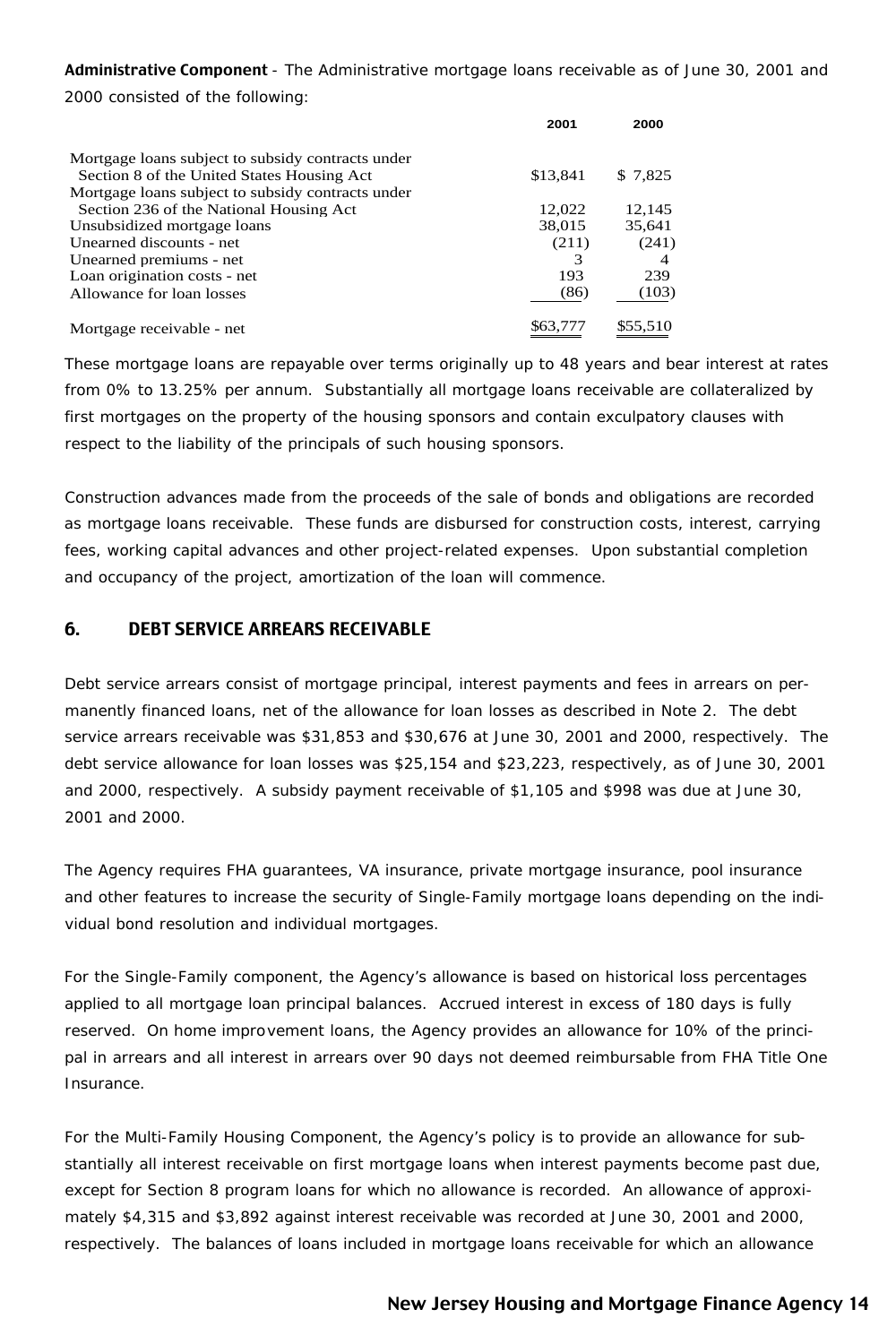has been recorded against interest receivable amounted to \$70,038 and \$78,878 as of June 30, 2001 and 2000, respectively.

# 7. SUPPLEMENTAL MORTGAGES AND OTHER LOANS

Certain projects have received supplemental mortgages and other loans from the Agency's Administrative Fund and/or from the State of New Jersey Bond and Housing Assistance Funds. An allowance for loan losses has not been provided on supplemental mortgages funded from the State Bond and Housing Assistance Funds because the Agency is not obligated to repay the State until the projects repay the Agency.

The supplemental mortgages and other loans receivable as of June 30, 2001 and 2000 consisted of the following:

|                                            | 2001      | 2000      |
|--------------------------------------------|-----------|-----------|
| Agency supplemental mortgages              | \$126,026 | \$78,350  |
| HUD supplemental mortgages                 | 881       | 881       |
| Loans to projects                          | 11,723    | 11,767    |
| State of New Jersey supplemental mortgages | 16.143    | 16.238    |
| Closing cost assistance loans              | 13.315    | 13.456    |
| Other                                      | 96,283    | 96,886    |
| Total                                      | 264,371   | 217,578   |
| Allowance for loan losses                  | (69, 856) | (41, 643) |
| Undisbursed supplemental mortgage proceeds | (19,526)  | (16,926)  |
|                                            | \$174.989 | \$159,009 |
|                                            |           |           |

# 8. PROPERTY, PLANT AND EQUIPMENT

Property, plant and equipment as of June 30, 2001 and 2000 is summarized as follows:

|                                                                                                                                                                       | 2001                                                        | 2000                                                 | <b>Estimated</b><br><b>Useful Lives</b>                |
|-----------------------------------------------------------------------------------------------------------------------------------------------------------------------|-------------------------------------------------------------|------------------------------------------------------|--------------------------------------------------------|
| Land<br>Leasehold improvements<br>Buildings and building improvements<br>Automobiles<br>Machinery and equipment<br>Furniture and fixtures<br>Construction in progress | \$ 2,367<br>165<br>12,207<br>327<br>2,574<br>1,882<br>5,814 | \$ 2,202<br>12,191<br>210<br>1,231<br>1,753<br>5,279 | 2 years<br>25 years<br>3 years<br>3-5 years<br>5 years |
| Less accumulated depreciation<br>Property, plant, and equipment - net                                                                                                 | 25,336<br>(6,744)<br>\$18,592                               | 22,866<br>(3,807)<br>\$19,059                        |                                                        |

# 9. BONDS AND OBLIGATIONS

The Agency obtains funds to finance its operations through the sale of bonds and other obligations. Interest on Agency bonds and obligations is payable quarterly or semiannually. Amounts used to fund financing are generated by the Agency from interest earned on mortgage loans, home improvement loans and investments. Generally, bond principal is due in annual or semiannual installments. Term bonds are subject to redemption by application of sinking fund installments. Pursuant to the related bond and obligation resolutions, the Agency has authorized and issued as of June 30, 2001 and 2000 the following bonds and obligations: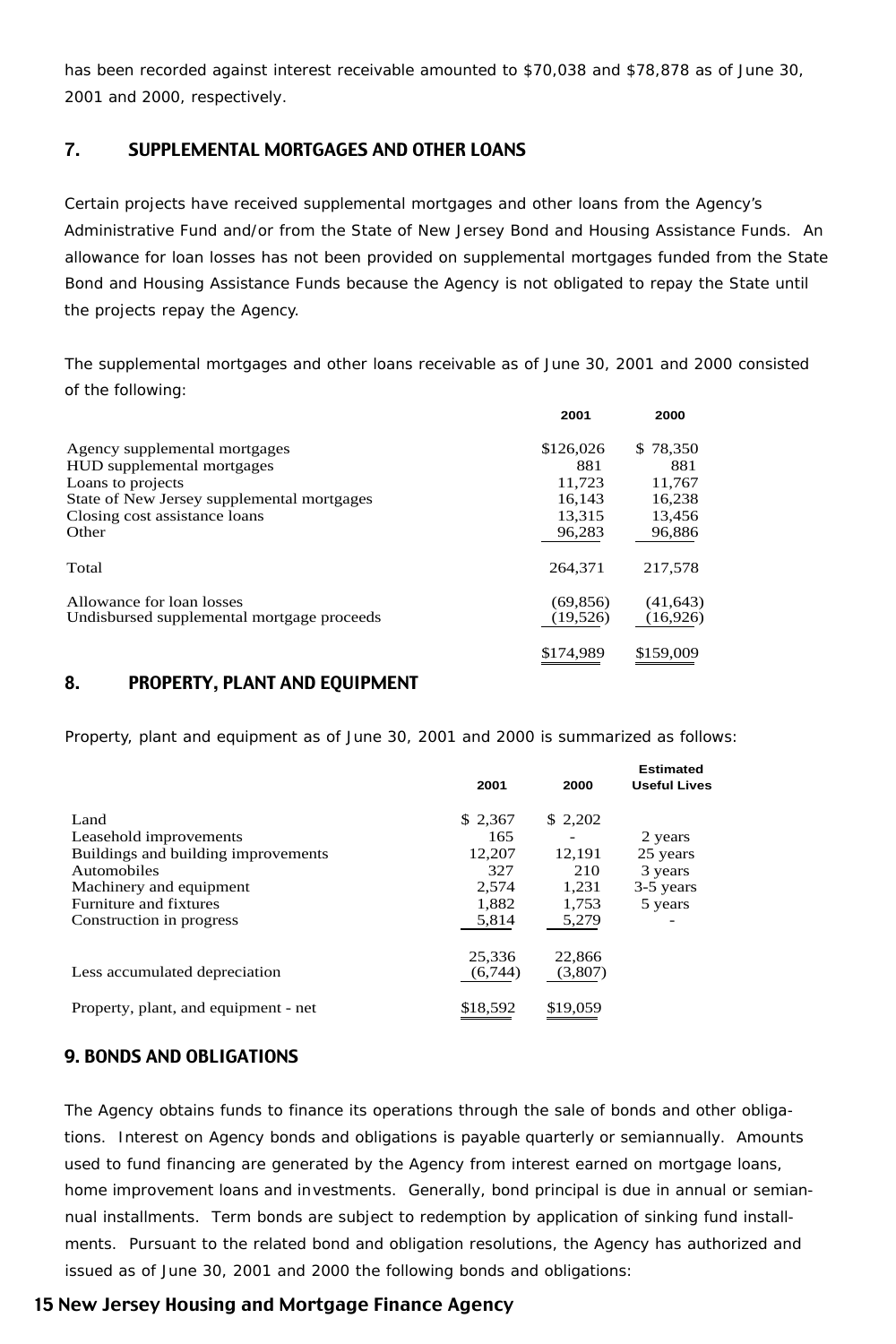#### Single-Family Component -

|                                                                     | 2001<br>Amount<br>Outstanding | 2000<br>Amount<br>Outstanding |
|---------------------------------------------------------------------|-------------------------------|-------------------------------|
| Home Buyer Revenue Program Bonds, 3.7% to 7.9%,<br>due 2000 to 2029 | \$1,457,215                   | \$1,477,925                   |
| Total bonds and obligations                                         | 1,457,215                     | 1,477,925                     |
| Unamortized discount                                                |                               |                               |
| Bonds and obligations - net                                         | \$1,457,215                   | \$1,477,925                   |

The net proceeds of the aforementioned bonds and obligations were used to make loans to qualified mortgage lenders, purchase eligible residential mortgage and home improvement loans and/or establish debt reserve accounts.

The Home Buyer Revenue Bonds are separately secured, special and limited obligations of the Agency payable solely from the revenues and assets pledged to the payment thereof. The Home Buyer Revenue Bonds are not payable from any of the funds or accounts established under any other resolution of the Agency securing bonds and other obligations. The full faith and credit of the Agency is not pledged for the payment of the principal or redemption price of or interest on the Home Buyer Revenue Bonds.

#### Multi-Family Housing Component –

|                                                                                                | 2001        | 2000        |
|------------------------------------------------------------------------------------------------|-------------|-------------|
|                                                                                                | Amount      | Amount      |
|                                                                                                | Outstanding | Outstanding |
| General Housing Loan Bonds*:                                                                   |             |             |
| 1970 Series A, 4.50%, due 2001 to 2019                                                         | \$<br>3,220 | \$<br>3,325 |
| 1971 Series A, 5.25% to 5.40%, due 2001 to 2019                                                | 24,945      | 26,060      |
| 1972 Series A, 5.65% to 5.80%, due 2001 to 2021                                                | 33,595      | 34,995      |
| 1972 Series B, 5.10% to 5.25%, due 2001 to 2021                                                | 34,175      | 35,155      |
|                                                                                                | 95,935      | 99,535      |
| Mortgage Revenue Bonds*, 1977 Issue A (Section 8)                                              |             |             |
| Assisted), 6.25%, due 2005 to 2020                                                             |             | 45,385      |
| Mortgage Revenue Bonds*, 1977 Issue B (Section 236)                                            |             |             |
| Assisted), 6.375%, due 2002 to 2026                                                            |             | 59,255      |
|                                                                                                |             |             |
| Section 8 Bonds (Section 8 Assisted)*:<br>1991 Series A, 6.00% to 7.10%, due 2001 to 2012      | 63,885      | 66,205      |
| 1992 Series A, 7.55%, due 2001 to 2014                                                         | 6,885       | 7,180       |
|                                                                                                |             |             |
|                                                                                                | 70,770      | 73,385      |
| Section 8 Housing Revenue Bonds, 1982 Series A                                                 |             |             |
| (Norfolk Square), 12.46%, due 2001 to 2014                                                     |             | 3,501       |
| Section 11(b) Mortgage Revenue Bonds, 1983 Series A                                            |             |             |
| (Chestnut Street Housing Project), 10.00%, due                                                 |             |             |
| 2001 to 2024                                                                                   |             | 3,580       |
|                                                                                                |             |             |
| Section 11(b) Multi-family Housing Revenue Bonds,<br>1983 Series A (Highview Terrace Project), |             |             |
| 10.375%, due 2001 to 2025                                                                      | 2,910       |             |
|                                                                                                |             | 2,935       |
| Multi-family Housing Revenue Bonds, 1984 Series I                                              |             |             |
| (Corinthian Towers Project), 10.50% to 11.75%,                                                 |             |             |
| due 2001 to 2025                                                                               |             | 9,505       |
| Multi-family Housing Revenue, 1985 Series I                                                    |             |             |
| (Roger Gardens Project), 9.60% to 11.40%, due                                                  |             |             |
| 2001 to 2026                                                                                   | 4,974       | 5,015       |
|                                                                                                |             |             |
| Multi-family Housing Revenue Bonds:                                                            |             |             |
| 1985 Series B (Douglass Harrison Project), 9.25%<br>to 10.625%, due 2001 to 2016               |             | 2,711       |
| 1989 Series I (Chestnut Park), 9.50%, due 2000 to 2019                                         |             | 3,595       |
|                                                                                                |             |             |
|                                                                                                |             | 6,306       |
|                                                                                                |             |             |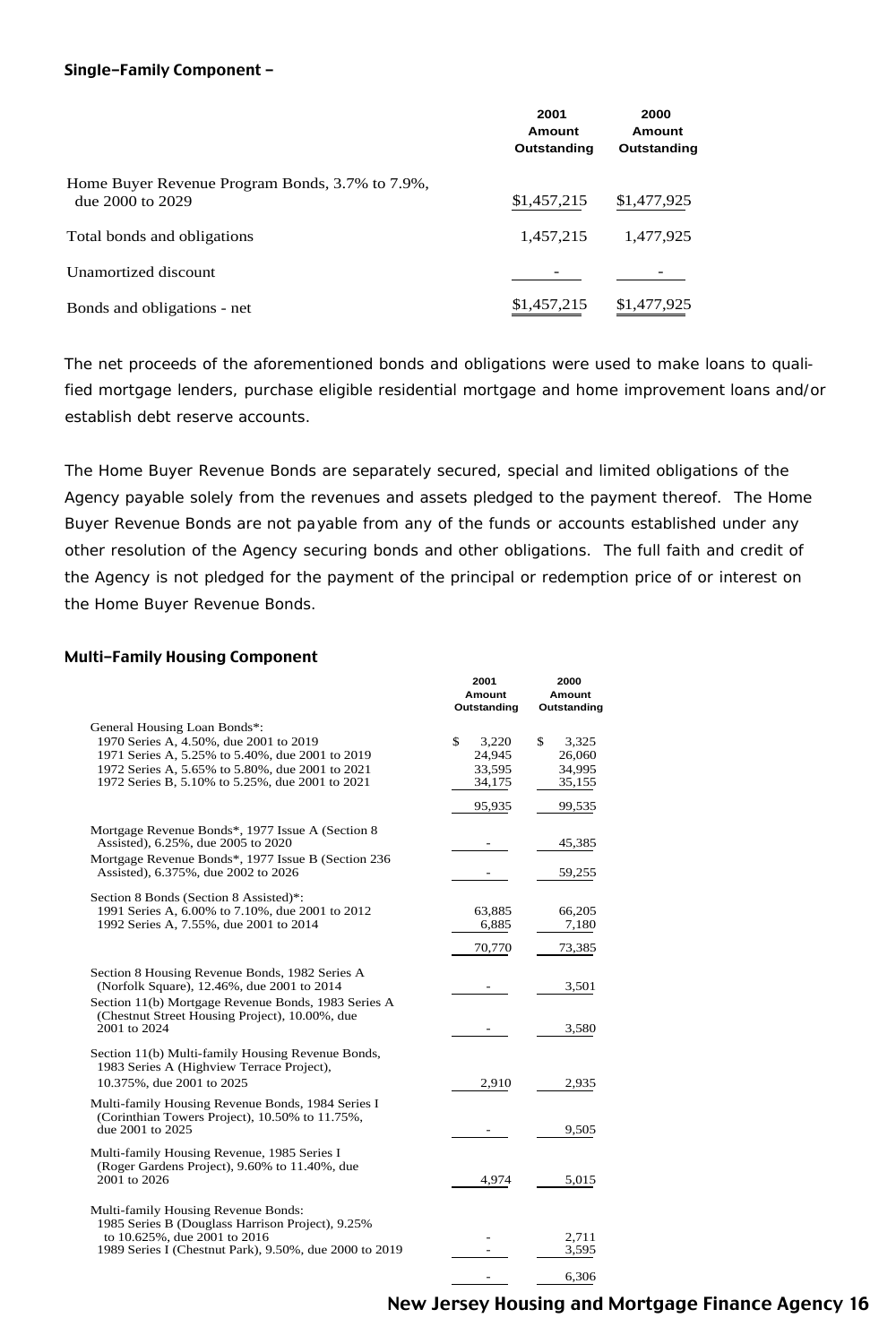|                                                                                                      | 2001<br>Amount<br>Outstanding | 2000<br>Amount<br>Outstanding |
|------------------------------------------------------------------------------------------------------|-------------------------------|-------------------------------|
| Multi-family Housing Revenue Refunding Bonds, 1991 Series I                                          |                               |                               |
| (Presidential Plaza), 6.2% to 7.00%, due 2001 to 2030                                                | \$<br>131,145                 | 132,615<br>S                  |
| Rental Housing Revenue Bonds*:                                                                       |                               |                               |
| 1991 Series A, 6.50% to 7.25%, due 2001 to 2022                                                      | 6,925                         | 7,060                         |
| 1991 Series B, 6.40% to 6.75%, due 2001 to 2022                                                      | 13,325                        | 13,585                        |
| 1991 Series C, 6.50% to 7.10%, due 2001 to 2022                                                      | 2,360                         | 2,405                         |
| 1991 Series D, 8.40% to 9.25%, due 2001 to 2022                                                      | 5,085                         | 5,170                         |
| 1992 Series E, 8.10% to 9.00%, due 2001 to 2024                                                      | 11,890                        | 12,245                        |
|                                                                                                      | 39,585                        | 40,465                        |
| Housing Revenue Bonds:                                                                               |                               |                               |
| 1992 Series A, 6.40% to 6.95%, due 2002 to 2015                                                      | 106,370                       | 106,370                       |
| 1992 Series B, 6.30% to 6.40%, due 2001 to 2002                                                      | 3,335                         | 9,135                         |
|                                                                                                      |                               |                               |
|                                                                                                      | 109,705                       | 115,505                       |
| Housing Revenue Refunding Bonds, 1992 Series One                                                     |                               |                               |
| 6.0% to 6.70%, due 2001 to 2028                                                                      | 143,065                       | 180,585                       |
|                                                                                                      |                               |                               |
| Multi-family Housing Revenue Bonds:<br>1995 Series A, 4.65% to 6.10%, due 2001 to 2030               | 147,135<br>\$                 | 150,970<br>\$                 |
| 1995 Series B, 4.70% to 6.20%, due 2001 to 2020                                                      | 6,680                         | 6,865                         |
| 1995 Series C, 7.25%, due 2001 to 2012                                                               | 2,045                         | 2,160                         |
| 1996 Series A, 4.90% to 6.25%, due 2002 to 2028                                                      | 27,220                        | 28,515                        |
| 1996 Series B, 7.33% to 8.37%, due 2001 to 2028                                                      | 15,015                        | 15,585                        |
| 1997 Series A, 4.15% to 5.65%, due 2001 to 2040                                                      | 69,550                        | 71,990                        |
| 1997 Series B, 4.00% to 5.4%, due 2001 to 2028                                                       | 11,365                        | 11,535                        |
| 1997 Series C, 6.32% to 7.42%, due 2001 to 2040                                                      | 21,120                        | 21,720                        |
| 1999 Series A, 3.50% to 5.15%, due 2001 to 2030                                                      | 23,150                        | 29,850                        |
| 1999 Series B, 3.40% to 4.70%, due 2001 to 2013                                                      | 1,885                         | 2,005                         |
| 1999 Series C, 5.97% to 7.12%, due 2001 to 2030                                                      | 5,740                         | 5,805                         |
| 2000 Series A1, 4.6% to 6.35%, due 2002 to 2032                                                      | 32,105                        | 32,105                        |
| 2000 Series A2, 4.6% to 6.35%, due 2001 to 2029                                                      | 2,965                         | 2,965                         |
| 2000 Series B, 4.5% to 6.25%, due 2000 to 2026                                                       | 60,485                        | 60,890                        |
| 2000 Series C1, 8.38%, due 2001 to 2032                                                              | 42,580                        | 42,580                        |
| 2000 Series C2, variable rate, due 2001 to 2032<br>2000 Series E-1, 4.30% to 5.75%, due 2001 to 2025 | 15,000<br>94,850              | 15,000                        |
| 2000 Series E-2, 4.30% to 5.75%, due 2001 to 2025                                                    | 10,215                        |                               |
| 2000 Series F, 7.93%, due 2001 to 2031                                                               | 16,755                        |                               |
| 2000 Series G, 4.30% to 5.35%, due 2001 to 2013                                                      | 3,185                         |                               |
|                                                                                                      | 609,045                       | 500,540                       |
| Total bonds and obligations                                                                          | 1,207,134                     | 1,278,112                     |
| Less unamortized discount/premium                                                                    | (339)                         | (417)                         |
| Bonds and obligations - net                                                                          | \$1,206,795                   | \$1,277,695                   |

The bonds and obligations marked with an asterisk (\*) above are collateralized by: (a) a pledge of the full faith and credit of the Agency, (b) all mortgage repayments to the Agency of mortgage loans financed by bonds or obligations pursuant to the respective Agency resolution, (c) all Agency income resulting from fees and charges collected from sponsors of permanently financed projects under the Agency resolutions pursuant to mortgages and net operating income from such financed projects which the Agency may acquire title to, or take possession of, through protection and enforcement, of its rights under mortgage agreements on such projects, (d) all mortgages pledged as collateral under mortgage loans financed out of bonds or obligations pursuant to the respective Agency resolution, and (e) the funds and accounts under the resolutions and investments thereof.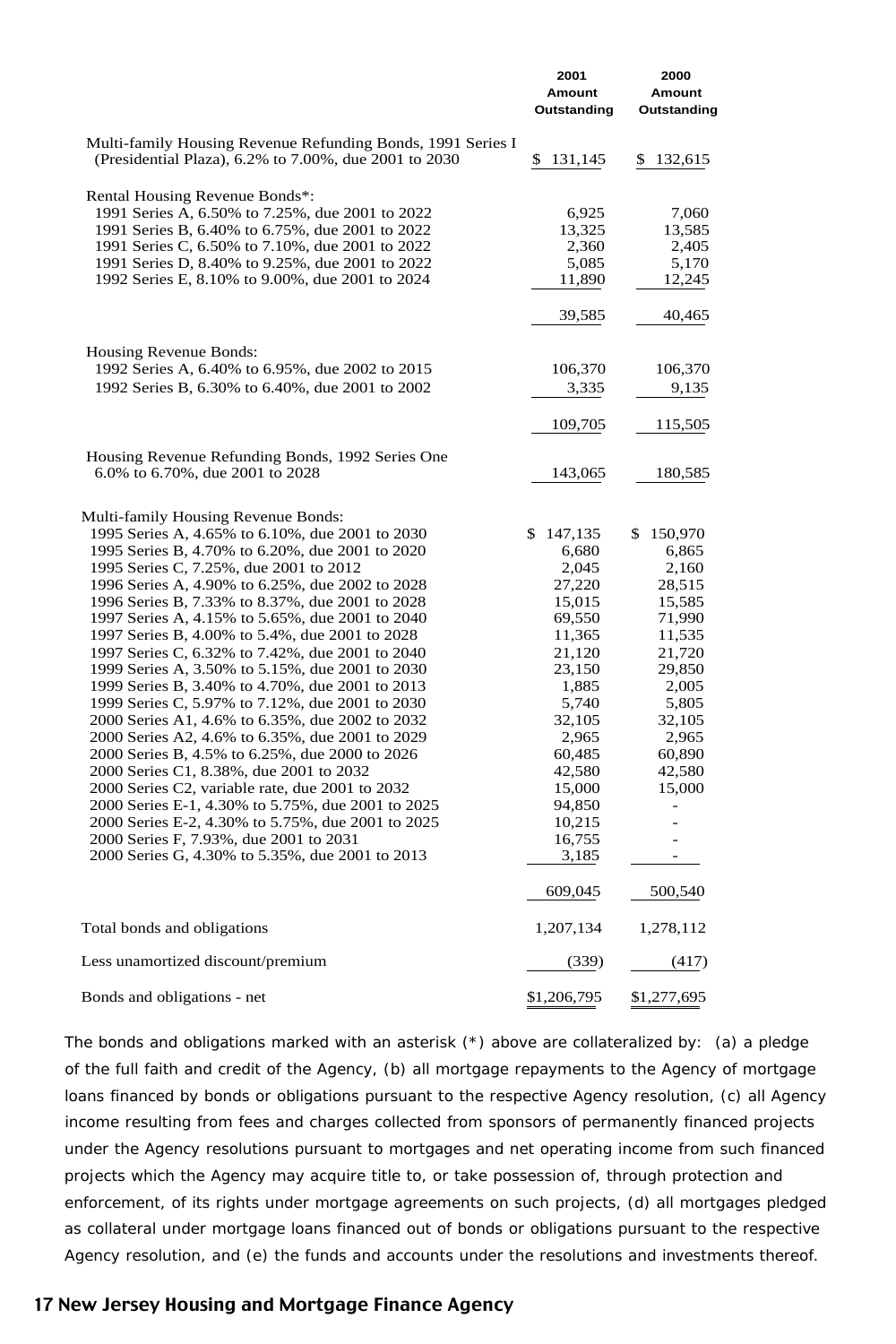All other bonds and obligations are separately secured, special obligations of the Agency and are payable solely from the property pledged to the payment thereof. These bonds are not payable from any of the funds or accounts established under any other resolution of the Agency securing bonds and other obligations.

In August 2000, the Agency issued Multi-Family Housing Revenue Bonds 2000 Series E1, 2000 Series E2, 2000 Series F, and 2000 Series G in the aggregate amount of \$125,065 to provide funds for first mortgage loans and to refund six existing multi-family bond issues. The economic gain on this transaction was approximately \$9,200, and the difference between the reacquisition price and the net carrying value of the refunded debt was \$1,748, which is being deferred and amortized using the straight-line method over the life of the refunded debt as a component of interest expense.

As of June 30, 2001 and 2000, there was \$77,598 and \$143,795, respectively, of undisbursed proceeds from the sale of bonds and obligations. Such funds represent initial mortgage loan funds committed to Multi-Family Housing sponsors authorized under various resolutions.

Zero Coupon and Compound Interest Bonds - Zero coupon bonds and compound interest bonds do not bear interest but instead accrete in value continuously until maturity. Accretion, using the effective yield method, is recorded as interest expense with a corresponding increase in the value of the bonds outstanding.

Future Principal and Interest Requirements - The approximate principal and interest payments required on outstanding bonds and obligations over the next five years and thereafter are as follows:

|                 |                  | Single-family<br>Mortgage<br>Component |                  | <b>Multi-family</b><br>Housing<br>Component |
|-----------------|------------------|----------------------------------------|------------------|---------------------------------------------|
| <b>June 30,</b> | <b>Principal</b> | <b>Interest</b>                        | <b>Principal</b> | <b>Interest</b>                             |
| 2002            | \$<br>24,145     | \$<br>80,995                           | \$<br>40,660     | \$<br>75,053                                |
| 2003            | 26.415           | 79.820                                 | 52.604           | 72,293                                      |
| 2004            | 27,740           | 78,536                                 | 48,628           | 69,438                                      |
| 2005            | 29.160           | 77,157                                 | 49.178           | 66,579                                      |
| 2006            | 30,690           | 75,673                                 | 51,822           | 63,525                                      |
| Thereafter      | 1,319,065        | 1,003,830                              | 963,903          | 652,570                                     |
|                 | \$1,457,215      | \$1,396,011                            | \$1,206,795      | 999,458                                     |

The table above states principal at the amount when originally issued and interest at the amount to be accreted by the respective maturity dates. Accordingly, total principal above does not agree with the bonds and obligation tables which state the bond amounts at their accreted value as of June 30, 2001 and 2000.

# 10. FUNDS HELD IN TRUST FOR MORTGAGORS

Funds held by the Agency for its projects include proceeds from conversion of projects from nonprofit to limited-dividend status in the form of development cost and community development escrows and unspent subsidies. These funds are available to absorb initial operating deficits, construction overruns, provide additional amenities to the projects, and for other contingencies.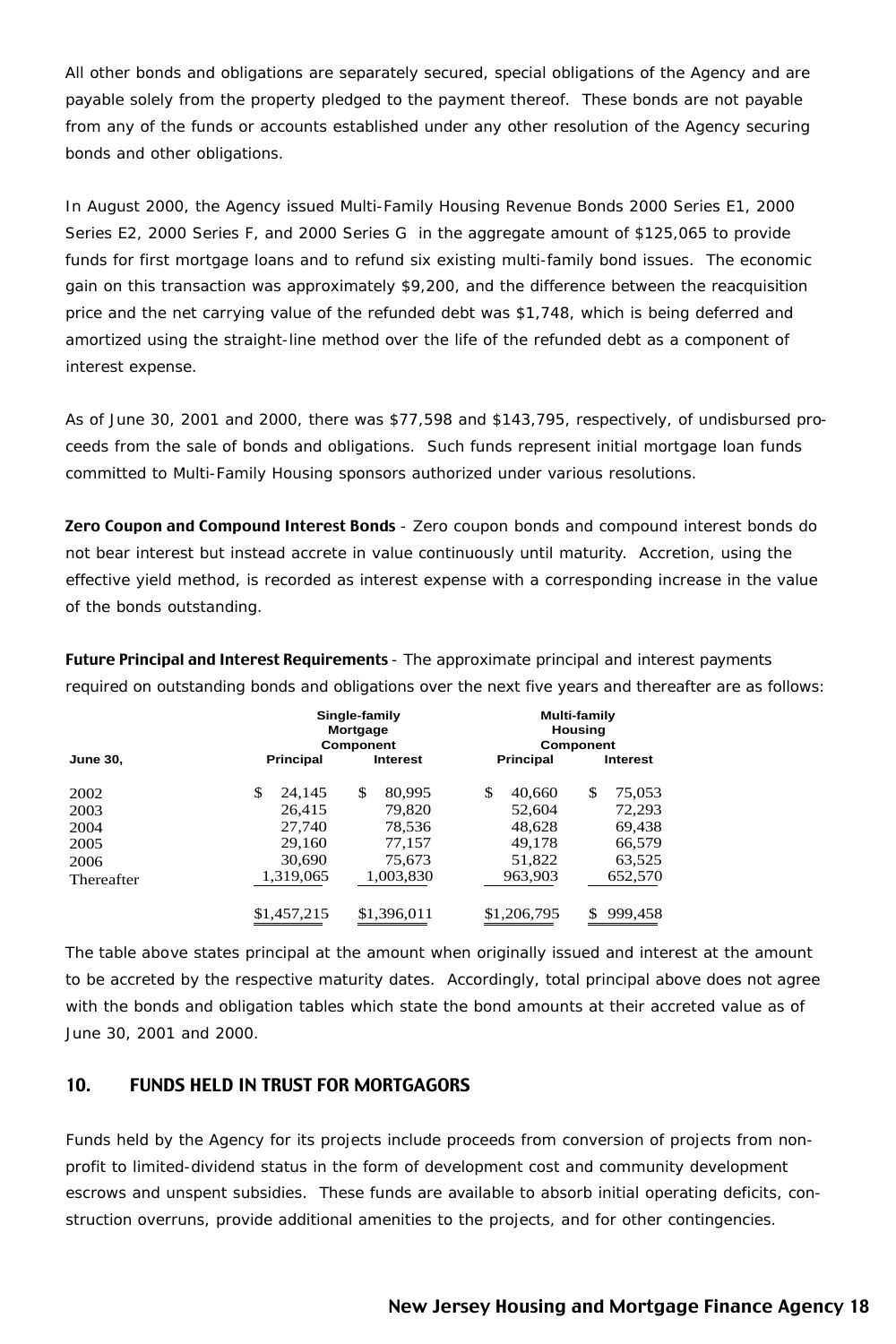Funds held in trust for mortgagors as of June 30, 2001 and 2000 include the following:

|                                                          | 2001       | 2000      |
|----------------------------------------------------------|------------|-----------|
| Multi-family Housing Component - unspent subsidies       | S<br>8,322 | 8,164     |
| Administrative Fund (components included on the balance) |            |           |
| sheet category "Funds Held in Trust"):                   |            |           |
| Community development escrows                            | 5.957      | 6,563     |
| Development cost escrows                                 | 29.187     | 32,447    |
| Other funds held in trust                                | 150,588    | 142,968   |
|                                                          | 185,732    | 181,978   |
|                                                          | \$194.054  | \$190.142 |

#### 11. MORTGAGOR ESCROW DEPOSITS

The Agency holds, in escrow, monthly deposits from the projects for payments of property and liability insurance, hazard insurance, payments in lieu of taxes, and major repairs and replacements and undisbursed earnings. Mortgagor escrow deposits as of June 30, 2001 and 2000 include the following:

|                                                                                           | 2001              | 2000              |
|-------------------------------------------------------------------------------------------|-------------------|-------------------|
| <b>Multi-family Housing Component</b>                                                     | S.<br>7,485       | 7,234             |
| Administrative Fund:<br>Reserve for repairs and replacements<br>Tax and insurance escrows | 173,746<br>23,092 | 167,227<br>20,230 |
|                                                                                           | 196,838           | 187,457           |
|                                                                                           | \$204,323         | \$194,691         |

## 12. RETAINED EARNINGS

Restricted under Bond and Obligation Resolutions - As described in Note 2, monies within each Bond and Obligation Fund are pledged as security for the respective bondholders, and thus are restricted as to their application.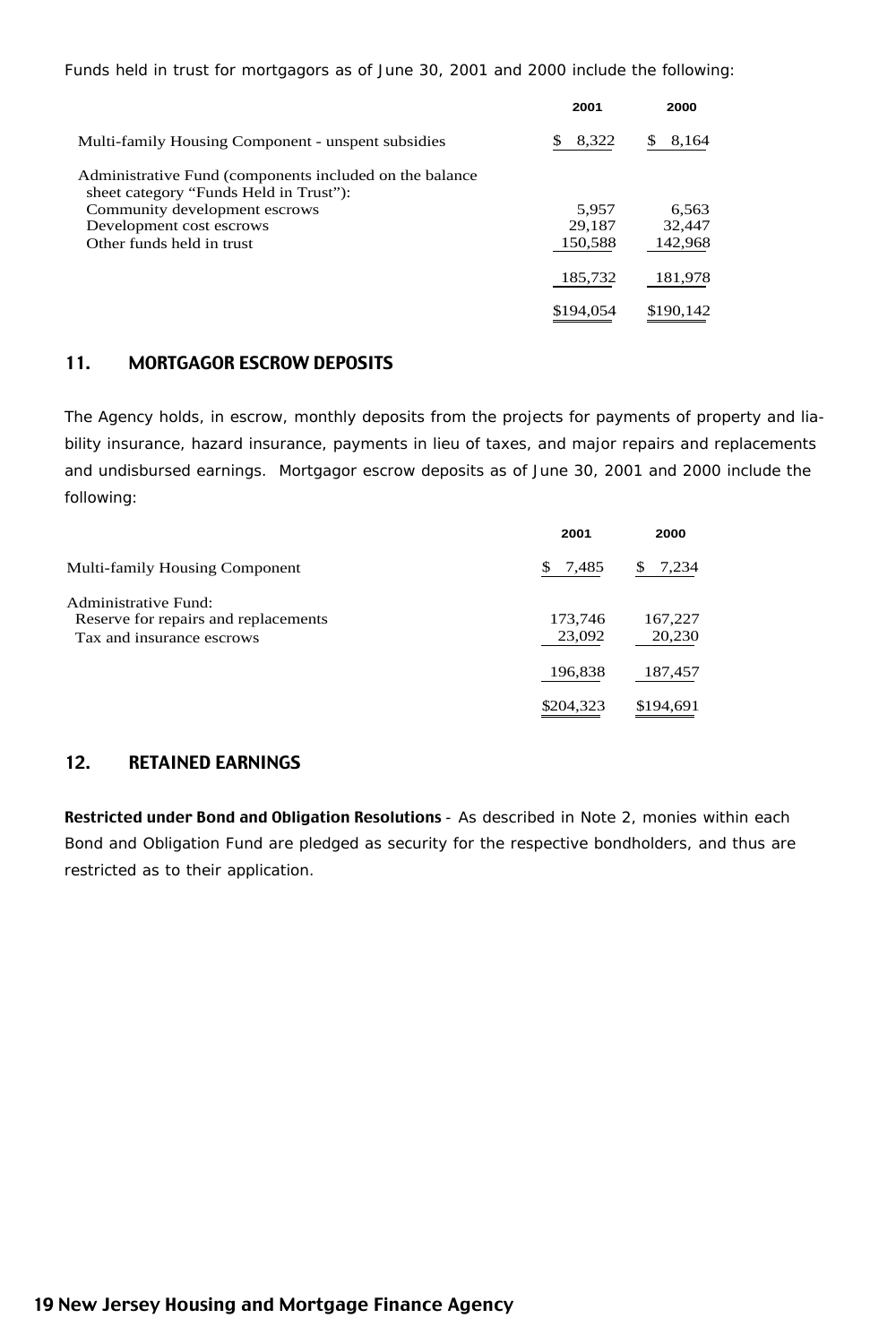#### Appropriated Administrative Fund Retained Earnings - Appropriated Administrative Fund retained

earnings are funds set aside by the Agency's members for the following purposes:

|                                                                               | 2001      |
|-------------------------------------------------------------------------------|-----------|
| For commitments to assist financially troubled projects with supplemental     |           |
| mortgages that will be used to fund operating and debt service deficiencies   |           |
| as well as to fund construction costs to rehabilitate some of the projects    | \$21,360  |
| To fund debt service arrearages, operating deficits or essential capital      |           |
| improvements of any project that cannot fund these items from normal          |           |
| project income                                                                | 1,868     |
| For loans to rental projects meeting low and moderate income housing needs    | 3,420     |
| To fund potential loan losses on the Multi-family Bond Resolutions            | 5,700     |
| To create and administer a revolving loan program providing for the financing |           |
| of emergency and/or transitional housing developments                         | 1,938     |
| To fund the Urban Home Ownership Recovery Program                             | 36,279    |
| To fund the Equity Gap Program                                                | 135       |
| To fund the Royal Court Townhouses project                                    | 497       |
| To fund the Stockton Street Project                                           | 350       |
| To fund the Shore Easy Program                                                | 551       |
| For environmental remediation, life and safety repairs for the Amity Projects | 400       |
| Fund the Life Safety Rehabilitation Program                                   | 50        |
| To fund the Community Loan Fund Grant                                         | 400       |
| To fund the ABC Corporation                                                   | 4,300     |
| To fund the Non-Bond Multi-family Program                                     | 38,944    |
| To fund the Camden Initiative Program                                         | 1,486     |
| To fund the Funds remaining from Housing Revenue Refunding Bonds,             |           |
| 1992 Series One and 1992 Series A, B and D transferred to the                 |           |
| Administrative Fund and appropriated for program purposes                     | 30,600    |
| To fund the Miners Overlook Village Project                                   | 940       |
| To fund Developmentally Disabled Program                                      | 1,000     |
| To fund HOPE Program                                                          | 500       |
| To fund Sweat Equity Program                                                  | 300       |
| To fund Tax Certificate Redemption 106 N. Walnut                              | 202       |
| For business consultants                                                      | 466       |
| To fund Urban Statewide Acquisition Program                                   | 20,000    |
| To fund Neighborhood Revitalization Demonstration Rehab Program               | 10,000    |
| To fund Home Ownership for Permanency Program                                 | 4,000     |
| To fund Servicing Rights Purchase Fund                                        | 1,000     |
| To fund Local Initiative Support Corp.                                        | 1,300     |
| To fund Lanning Square West UHORP #229                                        | 100       |
| To fund Upstairs Downtown Program                                             | 3,442     |
| Total appropriated retained earnings                                          | \$191,528 |

#### 13. PENSION PLAN

Salaried employees of the Agency are members of the Public Employees' Retirement System of the State of New Jersey (PERS), a cost-sharing multiple employer public retirement system. PERS' designated purpose is to provide retirement benefits and medical benefits for qualified retirees, and other benefits to its members. The payroll for Agency members of PERS for the years ended June 30, 2001 and 2000 was approximately \$12,112 and \$11,138, respectively.

All Agency salaried employees are required as a condition of employment to be members of PERS. The vesting and benefit provisions are set by N.J.S.A. 43:15A and 43:3B. PERS provides retirement, death and disability benefits, as well as medical benefits for certain qualified members. All Agency benefits vest after ten years of service, except for medical benefits which vest after 25 years of service. Retirement benefits for age and service are available at age 60 and are generally determined to be 1/60 of final average salary for each year of service credit, as defined. Final average salary equals the average salary for the final three years of service prior to retirement (or highest three years' compensation if other than the final three years). Members may seek early retirement after achieving 25 years of service credit or they may elect deferred retirement after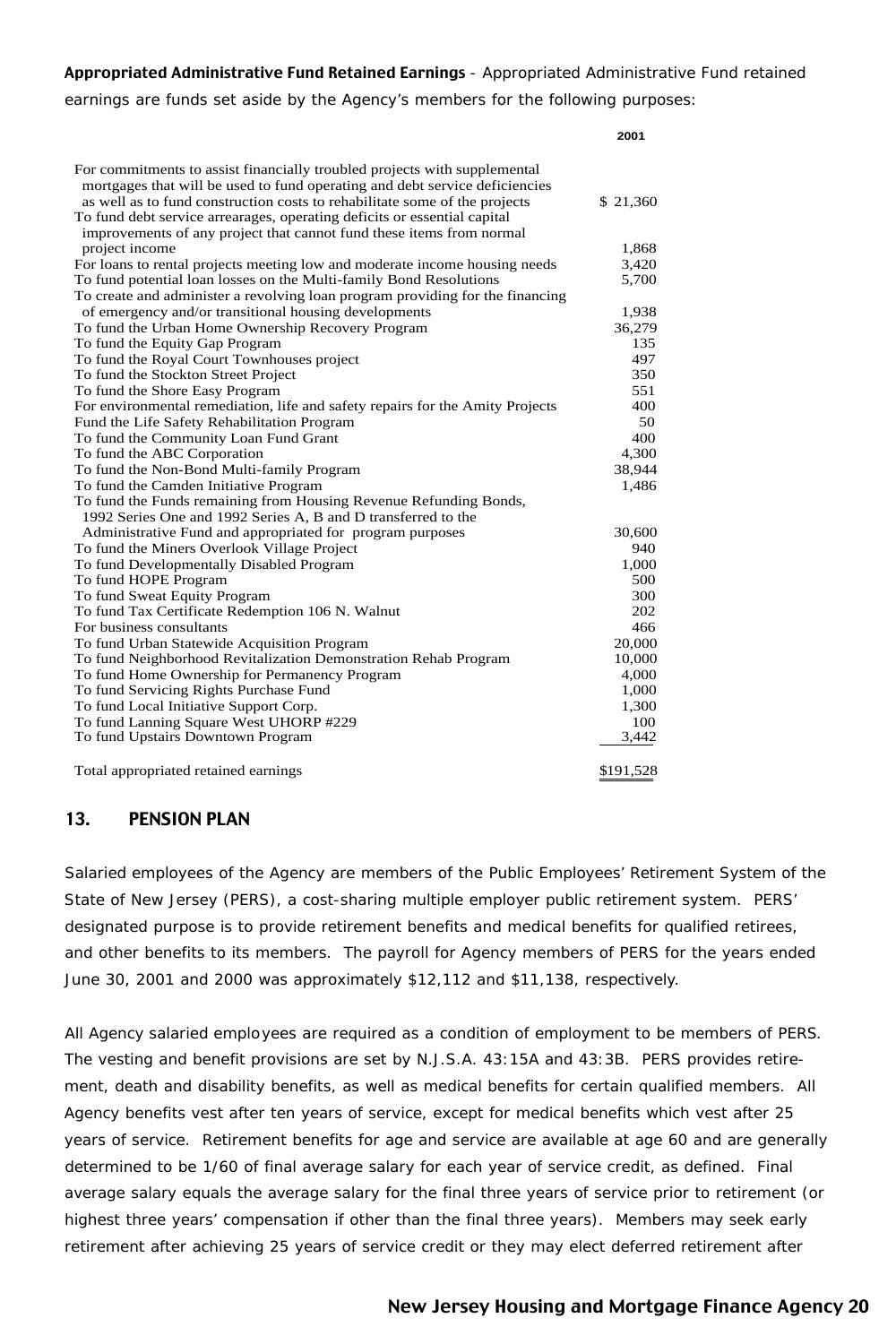achieving eight to ten years of service in which case benefits would begin the first day of the month after the member attains normal retirement age. The system also provides death and disability benefits. Benefits are established by State statute.

Members are required by PERS to contribute 3% of their salary. The Agency is required by state statute to contribute the remaining amounts necessary to pay benefits when due. The amount of the Agency's contribution is certified each year by PERS on the recommendation of the actuary who makes an annual actuarial valuation. The valuation is a determination of the financial condition of PERS. It includes the computation of the present dollar value of benefits payable to former and present members and the present dollar value of future employer and employee contributions, giving effect to mortality among active and retired members and also to the rates of disability, retirement, withdrawal, former service, salary and interest.

Funding by the State and related employers is based upon annual actuarially determined percentages of total compensation of all active members. This amount approximates the actuarially determined pension cost for the year, including amortization of prior service cost over 40 years.

Contributions required and made for the years ended June 30, 2001 and 2000 were \$424 and \$389, respectively, which was all contributed by the employees.

The Pension Benefit Obligation is a standardized disclosure measure of the present value of pension benefits, adjusted for the effects of projected salary increases and step-rate benefits, estimated to be payable in the future as a result of employee service to date. The measure, which is the actuarial present value of credited projected benefits, is intended to help users assess the PERS funding status on a going-concern basis, assess progress made in accumulating sufficient assets to pay benefits when due, and make comparisons among PERS and employers. PERS does not make separate measurements of assets and pension benefit obligations for individual employers. The benefit obligations were determined as part of the most recent annual actuarial valuation dated June 30, 1999. For the year ended June 30, 2000, the State portion of employer contributions exceeded the annual required contributions as a result of legislation that was enacted (Chapter 114, P.L. 1997) authorizing the New Jersey Economic Development Authority to issue bonds, notes or other obligations for the purpose of financing, in full or in part, the State of New Jersey's portion of the unfunded accrued liability under the State of New Jersey retirement systems.

Legislation passed in 1997 (Chapters 114 and 115, P.L. 1997) provided for the use of excess actuarial valuation assets to offset the required normal contribution of the State of New Jersey and the local participating employees. In addition, the employee contribution rate was reduced from 5 percent to 3 percent for calendar year 2000 and 2001. Due to the recognition of the bond proceeds and the change in the asset valuation method as a result of enactment Chapters 114 and 115, unfunded accrued liabilities of the System were eliminated except for the unfunded liability for local early retirement incentive benefits. Prior to Chapters 114 and 115, the System had a \$168,337 unfunded liability for such benefits.

At the State of New Jersey level, the actuarial value of total assets was \$8,879,809; the actuarial accrued total liability was \$7,823,465; the surplus over actuarial accrued liability was \$1,056,344;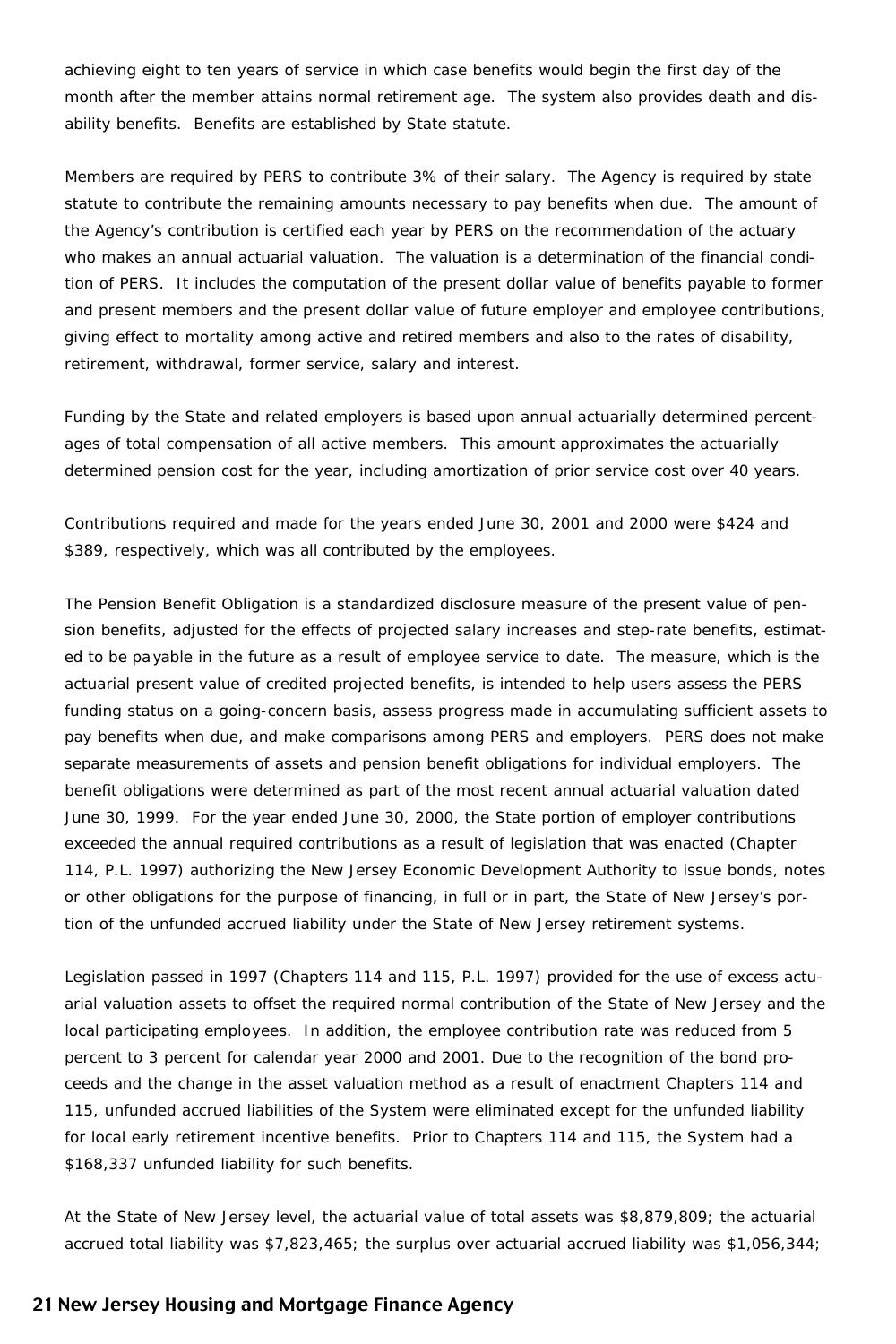the funded ratio was 113.5 percent; the covered payroll was \$2,928,470 and the actuarial surplus as a percentage of covered payroll was 36.1 percent. At the local level, the actuarial value of total assets was \$13,170,767; the actuarial accrued total liability was \$11,162,739; the surplus over actuarial accrued liability was \$2,008,027; the funded ratio was 117.9 percent; the covered payroll was \$4,655,241 and the actuarial surplus as a percentage of covered payroll was 43.1 percent.

A variety of significant actuarial assumptions are used to determine the valuation of the pension benefits obligation, including (a) an assumed discount rate of 8.75 percent, which is in excess of the current prevailing market rate, (b) projected salary increases, including inflation, merit and productivity of 2.4 to 8.75 percent. Mortality, vestings, retirement age and withdrawal estimates are based upon tables supplied by the Plan actuary.

# 14. COMMITMENTS AND CONTINGENCIES

On March 15, 1994, the Agency entered into an Advances, Collateral Pledge and Security Agreement (the "Agreement") with the Federal Home Loan Bank. As of June 30, 2001 and 2000, the available line of credit was \$18,306 and \$18,637, respectively, of which none was outstanding.

The Agency is a defendant in various legal actions arising in the ordinary course of business. The Agency is represented in these actions by the Attorney General of the State of New Jersey, acting as general counsel to the Agency, and by counsel to the Agency's various insurers. In the opinion of management, the ultimate disposition of these legal actions will not have a material adverse effect on the Agency's financial position.

# 15. SUBSEQUENT EVENT

The Agency's Board of Directors is expected to authorize a Preliminary Official Statement for the issuance of Multi-Family Housing Revenue Bonds 2001 Series under the Resolution on or about August 23, 2001, contingent upon the approval of the Acting Governor.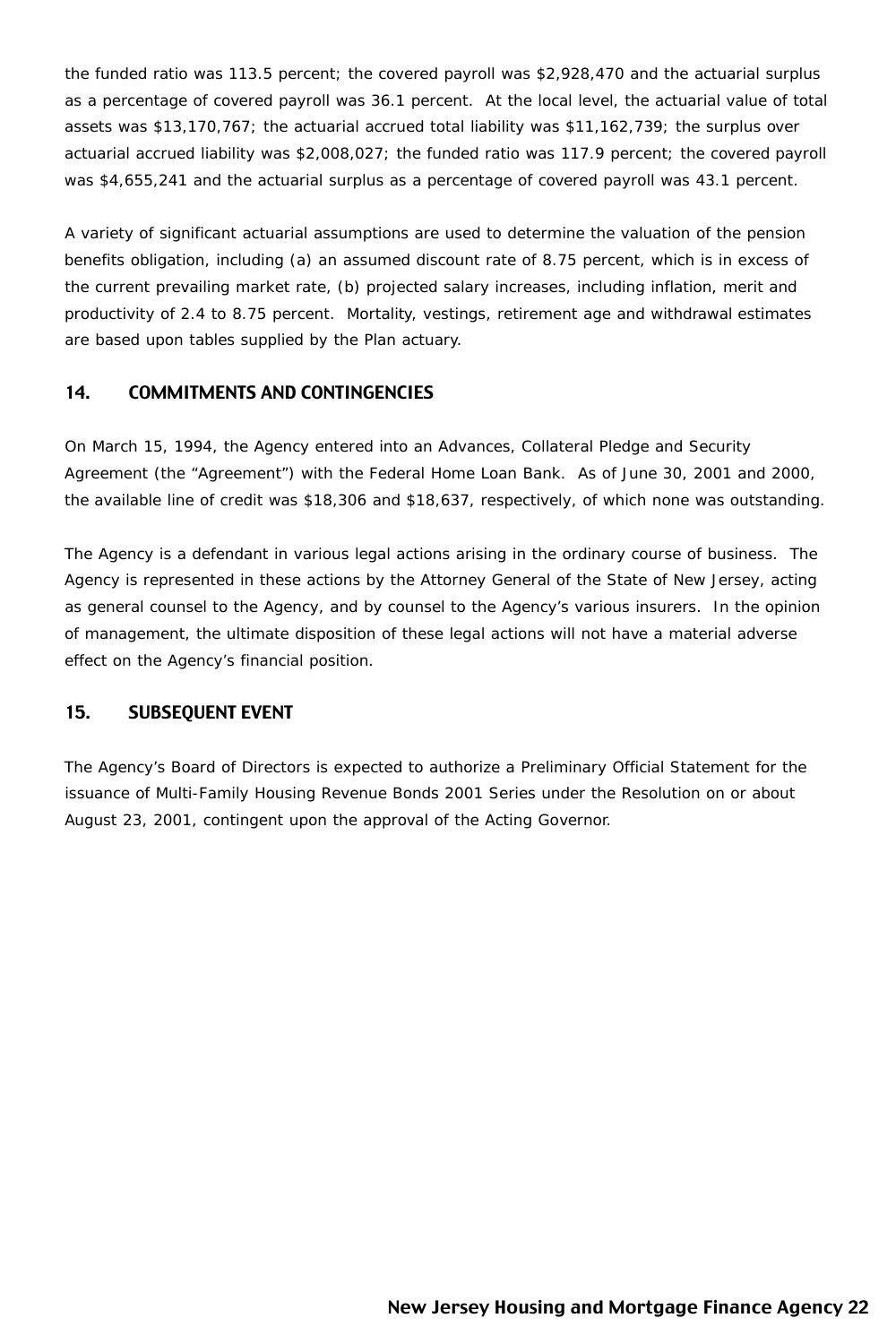#### **SINGLE-FAMILY MORTGAGE COMPONENT BALANCE SHEETS JUNE 30, 2001 AND 2000 (In Thousands)**

|                                                   | 2001<br><b>Home Buyer</b><br><b>Revenue Bond</b><br><b>Resolution</b> | 2000<br><b>Home Buyer</b><br><b>Revenue Bond</b><br><b>Resolution</b> |
|---------------------------------------------------|-----------------------------------------------------------------------|-----------------------------------------------------------------------|
| ASSETS:                                           |                                                                       |                                                                       |
| Cash and cash equivalents,                        |                                                                       |                                                                       |
| substantially restricted                          | \$<br>25,676                                                          | \$<br>41,727                                                          |
| Investments, substantially restricted             | 347,390                                                               | 306,181                                                               |
| Accrued interest receivable on investments        | 5,257                                                                 | 4,617                                                                 |
| Mortgage loans receivable - net                   | 1,218,071                                                             | 1,248,884                                                             |
| Debt service arrears receivable - net             | 6,534                                                                 | 7,074                                                                 |
| Due from loan servicers and insurers              | 4,030                                                                 | 4,135                                                                 |
| Deferred charges - bond issuance costs, net       | 9,132                                                                 | 9,112                                                                 |
| Real estate owned                                 | 3,039                                                                 | 3,349                                                                 |
| Other assets                                      | 360                                                                   | 382                                                                   |
| <b>TOTAL ASSETS</b>                               | \$1,619,489                                                           | \$1,625,461                                                           |
| LIABILITIES AND RETAINED EARNINGS                 |                                                                       |                                                                       |
| <b>LIABILITIES:</b>                               |                                                                       |                                                                       |
| Bonds and obligations - net                       | \$1,457,215                                                           | \$1,477,925                                                           |
| Accrued interest payable on bonds and obligations | 20,320                                                                | 20,700                                                                |
| Other liabilities                                 | 2,018                                                                 | 1,366                                                                 |
| Due to other funds                                | 6,247                                                                 | 5,824                                                                 |
| <b>Total liabilities</b>                          | 1,485,800                                                             | 1,505,815                                                             |
| <b>RETAINED EARNINGS:</b>                         |                                                                       |                                                                       |
| Restricted under bond and obligation resolutions  | 133,689                                                               | 119,646                                                               |
| Appropriated retained earnings                    |                                                                       |                                                                       |
| Total retained earnings                           | 133,689                                                               | 119,646                                                               |
|                                                   |                                                                       |                                                                       |
| TOTAL LIABILITIES AND RETAINED EARNINGS           | \$1,619,489                                                           | \$1,625,461                                                           |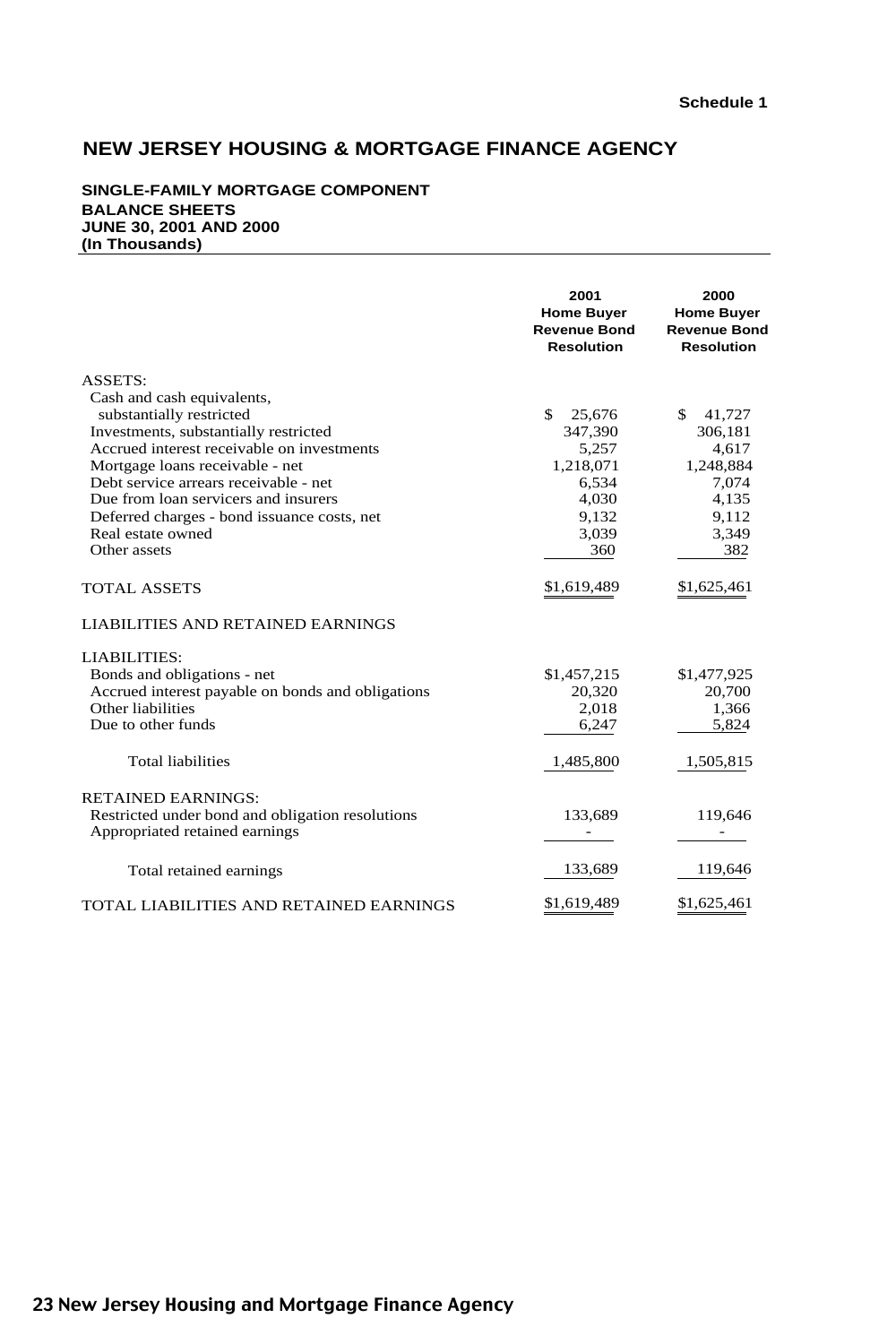#### **SINGLE-FAMILY MORTGAGE COMPONENT INCOME STATEMENTS YEARS ENDED JUNE 30, 2001 AND 2000 (In Thousands)**

|                                                | 2001<br><b>Home Buyer</b><br><b>Revenue Bond</b><br><b>Resolution</b> | 2000<br><b>Home Buyer</b><br><b>Revenue Bond</b><br><b>Resolution</b> |
|------------------------------------------------|-----------------------------------------------------------------------|-----------------------------------------------------------------------|
| <b>REVENUES:</b>                               |                                                                       |                                                                       |
| Interest income:                               |                                                                       |                                                                       |
| Mortgage loans                                 | \$86,669                                                              | \$86,211                                                              |
| Investments                                    | 22,686                                                                | 24,229                                                                |
| Other income - net                             |                                                                       | 96                                                                    |
| Total revenues                                 | 109,355                                                               | 110,536                                                               |
| <b>EXPENSES:</b>                               |                                                                       |                                                                       |
| Interest                                       | 83,235                                                                | 86,241                                                                |
| Insurance costs                                | 1,522                                                                 | 1,637                                                                 |
| Servicing fees and other                       | 4,385                                                                 | 4,333                                                                 |
| Salaries and related benefits                  | 1,741                                                                 | 1,817                                                                 |
| Professional services and financing costs      | 234                                                                   | 259                                                                   |
| General and administrative expenses            | 1,098                                                                 | 1,007                                                                 |
| Loss on sale of real estate owned              | 1,894                                                                 | 1,102                                                                 |
| Provision for loan losses                      | 786                                                                   | 2,641                                                                 |
| Total expenses                                 | 94,895                                                                | 99,037                                                                |
| Operating income before extraordinary items    | 14,460                                                                | 11,499                                                                |
| Extraordinary items -                          |                                                                       |                                                                       |
| Loss on early extinguishment of debt           | 712                                                                   | 4,585                                                                 |
| Operating income after extraordinary items and |                                                                       |                                                                       |
| before operating transfers                     | 13,748                                                                | 6,914                                                                 |
| Operating transfers - net                      | 295                                                                   |                                                                       |
| Net income                                     | 14,043                                                                | 6,914                                                                 |
| Retained earnings,                             |                                                                       |                                                                       |
| beginning of year                              | 119,646                                                               | 112,732                                                               |
| Retained earnings,<br>end of year              | \$133,689                                                             | \$119,646                                                             |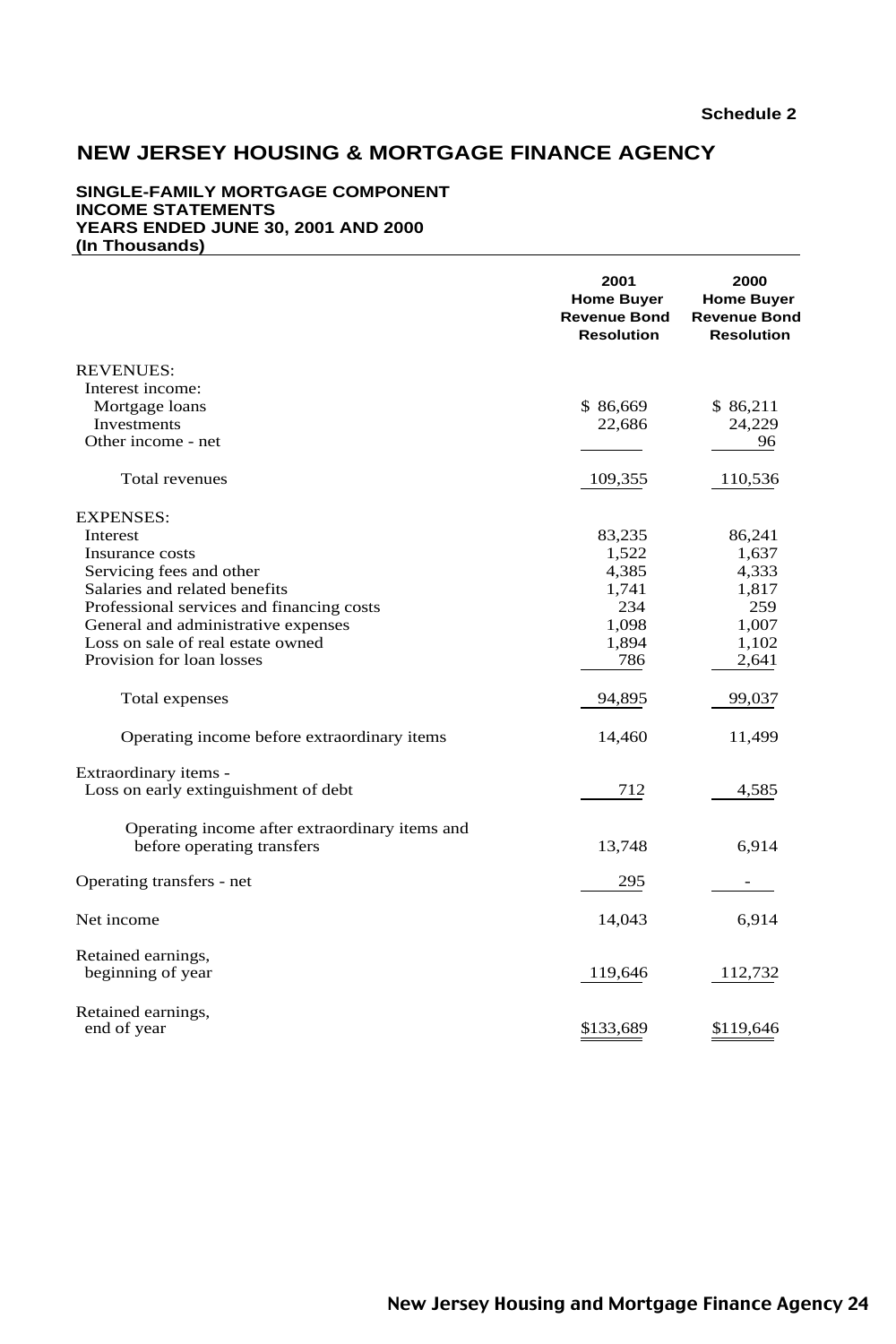#### **MULTI-FAMILY HOUSING COMPONENT BALANCE SHEETS JUNE 30, 2001 AND 2000 (In Thousands)**

|                                                                    | General<br>Housing<br>Loan<br><b>Bond</b><br><b>Funds</b> | 1983-A<br><b>Highview</b><br><b>Terrace</b> | 1985-l<br>Roger<br>Gardens | 1991-l         | 1981-A&B,<br>1991-AS8<br>and<br>1992-AS8 |
|--------------------------------------------------------------------|-----------------------------------------------------------|---------------------------------------------|----------------------------|----------------|------------------------------------------|
| ASSETS:                                                            |                                                           |                                             |                            |                |                                          |
| Cash and cash equivalents,                                         |                                                           |                                             |                            |                |                                          |
| substantially restricted<br>Investments, substantially             | \$<br>6.359                                               | \$<br>275                                   | \$<br>$\sim$               | \$<br>4        | \$                                       |
| restricted                                                         | 27,465                                                    | 173                                         | 998                        | 7,842          | 20,938                                   |
| Accrued interest receivable                                        |                                                           |                                             |                            |                |                                          |
| on investments                                                     |                                                           | 4                                           | 15                         | 81             | 223                                      |
| Mortgage loans receivable - net                                    | 83,605                                                    | 2,788                                       | 4,994                      | 124,869        | 62,068                                   |
| Debt service arrears receivable - net<br>Deferred economic loss on | (62)                                                      |                                             |                            |                | 863                                      |
| defeasance of bonds                                                |                                                           |                                             |                            |                |                                          |
| Deferred charges - bond                                            |                                                           |                                             |                            |                |                                          |
| issuance costs - net                                               |                                                           |                                             |                            |                | 635                                      |
| Other assets                                                       |                                                           |                                             |                            |                | $\overline{a}$                           |
| TOTAL ASSETS                                                       | \$117,367                                                 | 3,240<br>\$                                 | \$6,007                    | \$132,796      | \$ 84,727                                |
| LIABILITIES AND RETAINED<br><b>EARNINGS</b>                        |                                                           |                                             |                            |                |                                          |
| <b>LIABILITIES:</b>                                                |                                                           |                                             |                            |                |                                          |
| Bonds and obligations - net                                        | \$95,935                                                  | 2,910<br>\$                                 | \$4,974                    | \$131,145      | \$ 70,770                                |
| Accrued interest payable                                           |                                                           |                                             |                            |                |                                          |
| on bonds and obligations                                           | 868                                                       | 51                                          |                            | 1,522          | 816                                      |
| Advances from the State of<br>New Jersey for bond and              |                                                           |                                             |                            |                |                                          |
| housing assistance                                                 | 1,779                                                     |                                             |                            |                |                                          |
| Minimum escrow requirement                                         | 689                                                       | 26                                          |                            |                | 861                                      |
| Funds held in trust for mortgagors                                 | 4,979                                                     |                                             |                            |                | (501)                                    |
| Mortgagor escrow deposits                                          | 7,485                                                     |                                             |                            |                |                                          |
| Other liabilities                                                  |                                                           | 17                                          |                            |                |                                          |
| Due to HUD after due to other funds                                |                                                           | 317                                         |                            |                |                                          |
| Due to other funds                                                 | 617                                                       | $\overline{\phantom{a}}$                    |                            | 3              | 25                                       |
| <b>Total liabilities</b>                                           | 112,352                                                   | 3,321                                       | 4,974                      | 132,670        | 71,971                                   |
| <b>RETAINED EARNINGS:</b>                                          |                                                           |                                             |                            |                |                                          |
| Restriction under bond and                                         |                                                           |                                             |                            |                |                                          |
| obligation resolutions                                             | 5,015                                                     | (81)                                        | 1,033                      | 126            | 12,756                                   |
|                                                                    | $\overline{a}$                                            | $\overline{a}$                              | $\overline{a}$             | $\overline{a}$ |                                          |
| Total retained earnings                                            | 5,015                                                     | (81)                                        | 1,033                      | 126            | 12,756                                   |
| TOTAL LIABILITIES AND                                              |                                                           |                                             |                            |                |                                          |
| <b>RETAINED EARNINGS</b>                                           | \$117,367                                                 | 3,240<br>\$                                 | \$6,007                    | \$132,796      | \$<br>84,727                             |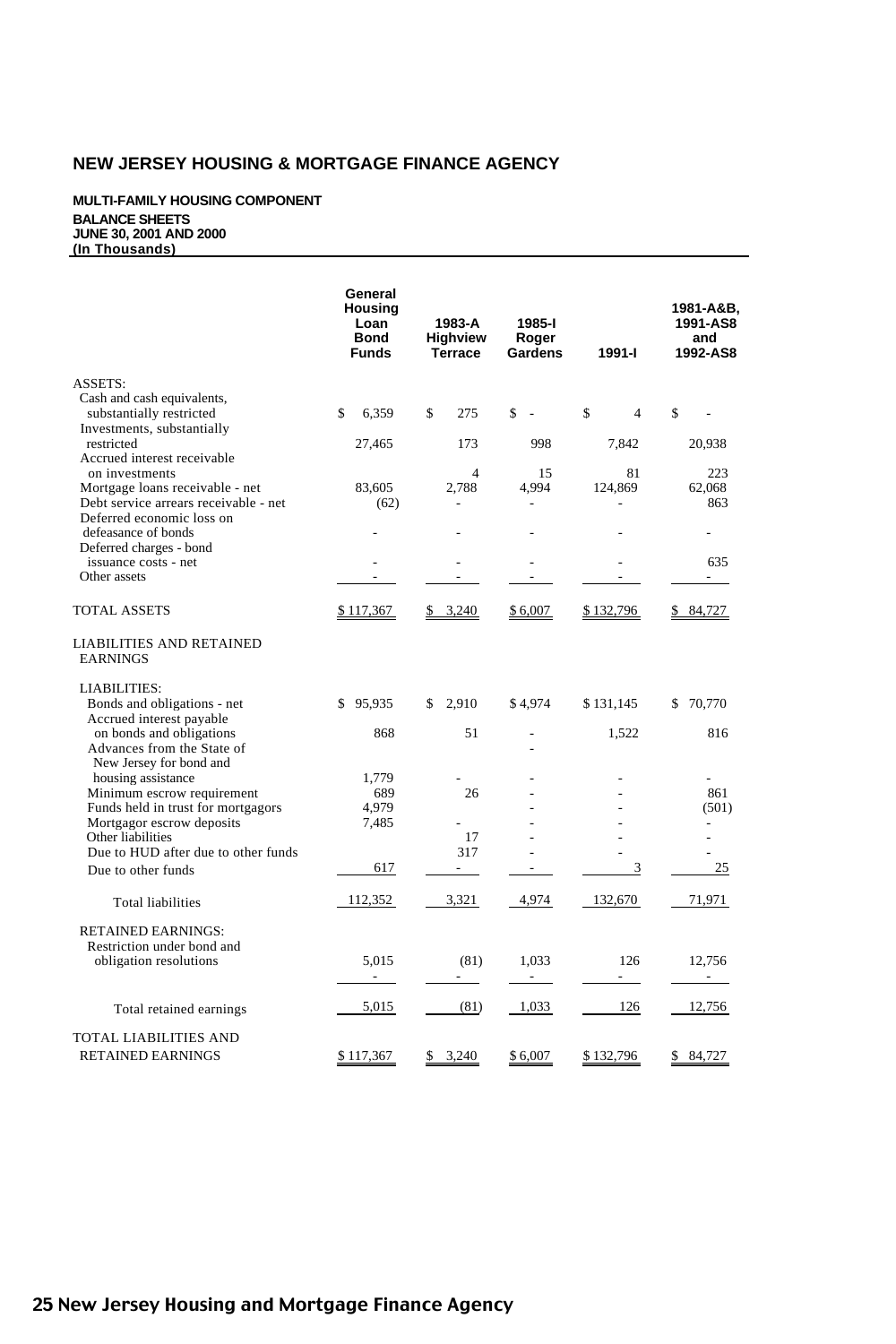#### **Schedule 3**

| Rental<br><b>Housing</b><br><b>Revenue</b><br><b>Bonds</b> | 1992-A-D           | 1992-l             | 1995                                              | 2001<br><b>Total</b><br>Multi-<br>family                | 2000<br>Total<br>Multi-<br>family                         |
|------------------------------------------------------------|--------------------|--------------------|---------------------------------------------------|---------------------------------------------------------|-----------------------------------------------------------|
| \$<br>111                                                  | 23,700<br>\$       | \$<br>$\mathbf{1}$ | \$<br>61,782                                      | \$<br>92,232                                            | \$<br>76,208                                              |
| 15,486                                                     | 24,149             | 29,779             | 84,980                                            | 211,810                                                 | 344,563                                                   |
| 160<br>29,644<br>69                                        | 512<br>105,491     | 283<br>147,178     | 1,078<br>511,467<br>226                           | 2,356<br>1,072,104<br>1,096                             | 4,571<br>1,048,492<br>1,151                               |
|                                                            |                    |                    | 11,820                                            | 11,820                                                  | 10,772                                                    |
| 577                                                        | 1,107              |                    | 4,341<br>283                                      | 6,660<br>283                                            | 7,069<br>179                                              |
| \$46,047                                                   | \$154,959          | \$177,241          | \$<br>675,977                                     | \$<br>1,398,361                                         | \$1,493,005                                               |
| \$39,180<br>515                                            | \$109,771<br>1,249 | \$143,065<br>1,531 | S<br>609,045<br>5,991                             | \$<br>1,206,795<br>12,543                               | \$1,277,695<br>15,664                                     |
| 305<br>3,844<br>$\mathbf{2}$<br>1,175                      | 1,144<br>432       | 1,763<br>803       | 3,942<br>$\overline{\phantom{m}}$<br>908<br>3,656 | 1,779<br>8,730<br>8,322<br>7,485<br>927<br>317<br>6,711 | 1,779<br>8,228<br>8,164<br>7,235<br>1,148<br>623<br>4,824 |
| 45,021                                                     | 112,596            | 147,162            | 623,542                                           | 1,253,609                                               | 1,325,360                                                 |
| 1,026                                                      | 42,363             | 30,079             | 52,435                                            | 144,752                                                 | 167,645                                                   |
| 1,026                                                      | 42,363             | 30,079             | 52,435                                            | 144,752                                                 | 167,645                                                   |
| \$46,047                                                   | \$154,959          | \$177,241          | \$<br>675,977                                     | 1,398,361<br>\$                                         | \$1,493,005                                               |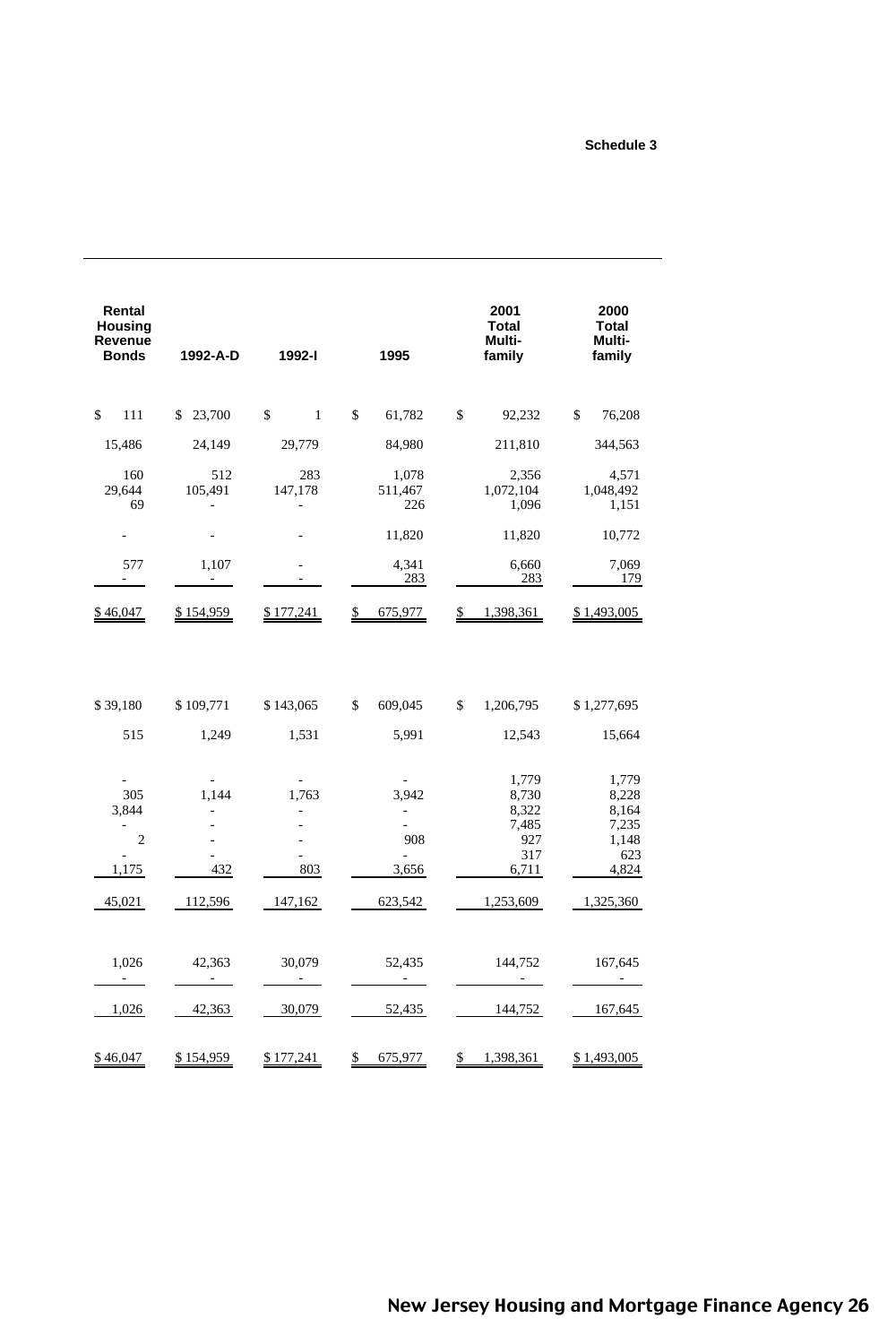#### **MULTI-FAMILY HOUSING COMPONENT INCOME STATEMENT YEARS ENDED JUNE 30, 2001 AND 2000 (In Thousands)**

|                                       | General<br>Housing<br>Loan<br><b>Bond</b><br><b>Funds</b> | 1977-A    | 1977-B    | 1982-A<br><b>Norfolk</b><br>Square | 1983-A<br>11(b)<br>Chestnut<br><b>Street</b> | 1983-A<br>11(b)<br>Highview<br><b>Terrace</b> | 1984-l<br>Corinthian<br><b>Terrace</b> |
|---------------------------------------|-----------------------------------------------------------|-----------|-----------|------------------------------------|----------------------------------------------|-----------------------------------------------|----------------------------------------|
| <b>REVENUES:</b>                      |                                                           |           |           |                                    |                                              |                                               |                                        |
| Interest income:                      |                                                           |           |           |                                    |                                              |                                               |                                        |
| Mortgage loans                        | \$<br>4.562                                               | \$<br>508 | \$<br>311 | \$<br>73                           | \$<br>139                                    | \$<br>291                                     | \$<br>162                              |
| Investments                           | 844                                                       | 1,156     | 934       | 55                                 | 137                                          | $\sim 100$                                    | 146                                    |
|                                       |                                                           |           |           |                                    |                                              |                                               |                                        |
| Total interest income                 | 5,406                                                     | 1,664     | 1,245     | 128                                | 276                                          | 291                                           | 308                                    |
| Fees and charges                      | 893                                                       | 54        | 30        | ä,                                 |                                              |                                               |                                        |
| Other income - net                    | 150                                                       | ä,        |           | L.                                 | L.                                           |                                               |                                        |
| Unrealized appreciation in investment |                                                           |           |           |                                    |                                              |                                               |                                        |
| securities                            | 20                                                        | (215)     | (82)      | ÷.                                 |                                              |                                               | ä,                                     |
|                                       |                                                           |           |           |                                    |                                              |                                               |                                        |
| Total revenues                        | 6,469                                                     | 1,503     | 1,193     | 128                                | 276                                          | 291                                           | 308                                    |
| <b>EXPENSES:</b>                      |                                                           |           |           |                                    |                                              |                                               |                                        |
| Interest                              | 5,274                                                     | 952       | 1,266     | 146                                | 119                                          | 303                                           | 352                                    |
| Insurance costs                       |                                                           |           |           |                                    |                                              |                                               |                                        |
| Services fees and other               | ٠                                                         |           |           | ÷                                  |                                              |                                               |                                        |
| Salaries and related benefits         | 738                                                       |           |           |                                    |                                              | ÷                                             |                                        |
| Professional services and             |                                                           |           |           |                                    |                                              |                                               |                                        |
| financing costs                       | 149                                                       |           |           |                                    |                                              |                                               |                                        |
| General and administrative            |                                                           |           |           |                                    |                                              |                                               |                                        |
| expenses                              | 234                                                       |           |           |                                    | 1                                            |                                               |                                        |
| Amortization of economic loss on      |                                                           |           |           |                                    |                                              |                                               |                                        |
| defeasance of bonds                   |                                                           |           |           |                                    |                                              |                                               |                                        |
| Provision for loan losses             | 161                                                       |           |           |                                    |                                              |                                               |                                        |
|                                       |                                                           |           |           |                                    |                                              |                                               |                                        |
| Total expenses                        | 6,556                                                     | 952       | 1,266     | 146                                | 120                                          | 303                                           | 352                                    |
| Operating income (loss)               |                                                           |           |           |                                    |                                              |                                               |                                        |
| before extraordinary item             | (87)                                                      | 551       | (73)      | (18)                               | 156                                          | (12)                                          | (44)                                   |
|                                       |                                                           |           |           |                                    |                                              |                                               |                                        |
| Extraordinary item - loss on early    |                                                           |           |           |                                    |                                              |                                               |                                        |
| extinguishment of debt                |                                                           |           |           |                                    |                                              |                                               |                                        |
|                                       |                                                           |           |           |                                    |                                              |                                               |                                        |
| Operating income (loss) after         |                                                           |           |           |                                    |                                              |                                               |                                        |
| extraordinary item and                |                                                           | 551       |           |                                    | 156                                          |                                               |                                        |
| before operating transfers            | (87)                                                      |           | (73)      | (18)                               |                                              | (12)                                          | (44)                                   |
| <b>OPERATING TRANSFERS - Net</b>      | 54                                                        | (30, 505) | (7,004)   | (500)                              | $\sim$                                       |                                               | (1, 415)                               |
|                                       |                                                           |           |           |                                    |                                              |                                               |                                        |
| NET INCOME (LOSS)                     | (33)                                                      | (29, 954) | (7,077)   | (518)                              | 156                                          | (12)                                          | (1, 459)                               |
| RETAINED EARNINGS.                    |                                                           |           |           |                                    |                                              |                                               |                                        |
| <b>BEGINNING OF YEAR</b>              | 5,048                                                     | 29,954    | 7,077     | 518                                | (156)                                        | (69)                                          | 1,459                                  |
|                                       |                                                           |           |           |                                    |                                              |                                               |                                        |
| RETAINED EARNINGS,                    |                                                           |           |           |                                    |                                              |                                               |                                        |
| <b>END OF YEAR</b>                    | \$5,015                                                   | \$        | \$        | $s -$                              | \$<br>ä,                                     | \$<br>(81)                                    | \$                                     |